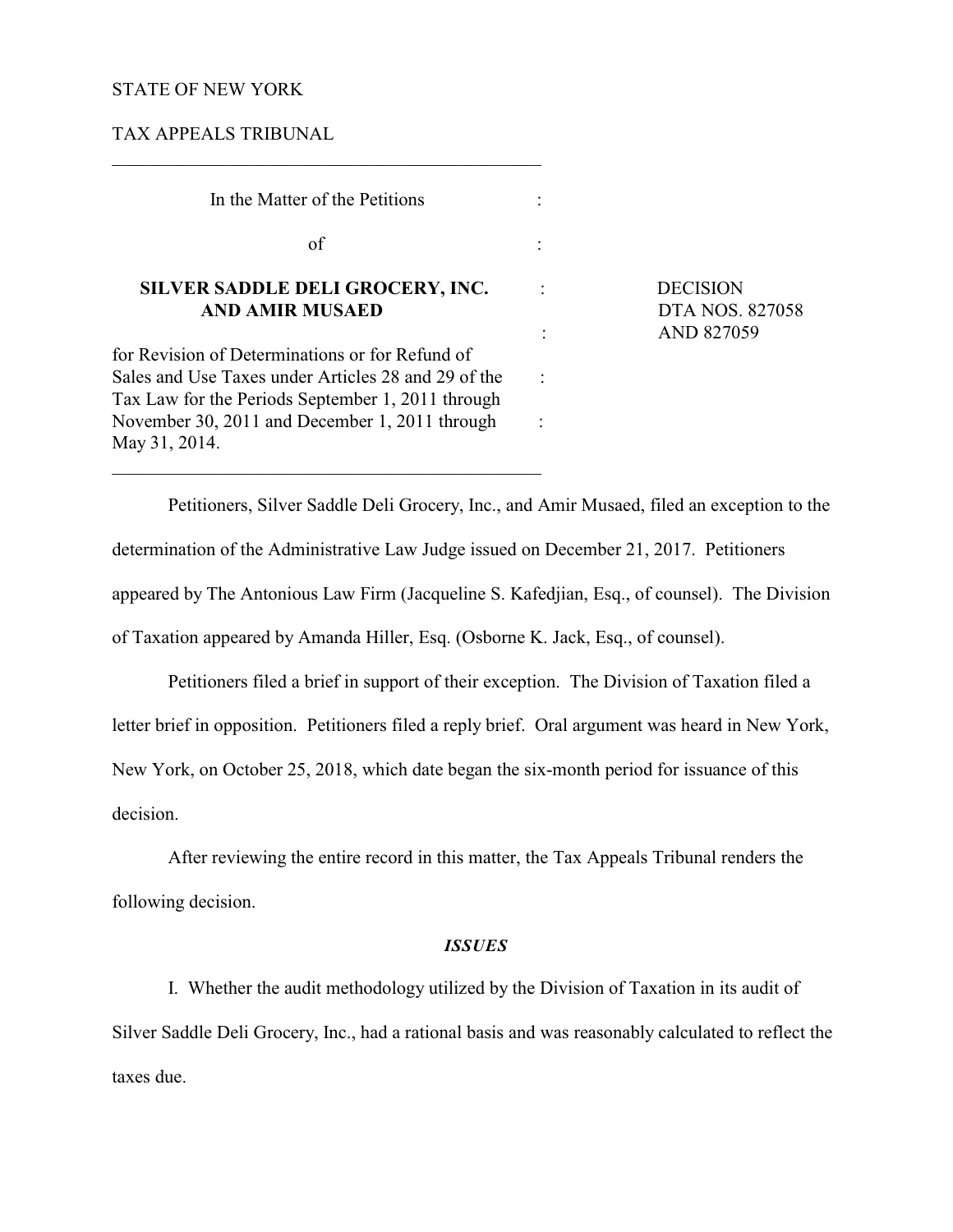II. Whether penalties asserted against petitioners should be abated.

# *FINDINGS OF FACT*

We find the facts as determined by the Administrative Law Judge, except that we have modified finding of fact 11 to more accurately reflect the record. We have also made an additional finding of fact, numbered 24 herein, and have renumbered the Administrative Law Judge's findings of fact 24-30 as findings of fact 25-31, respectively. We have not restated the Administrative Law Judge's finding of fact 31, as that fact merely summarizes the Administrative Law Judge's treatment of petitioners' proposed findings of fact. The Administrative Law Judge's findings of fact, modified finding of fact and the additional finding of fact are set forth below.

1. Petitioner Silver Saddle Deli Grocery, Inc. (Silver Saddle) operated a small grocery store in upper Manhattan, New York, selling items such as cigarettes and cigars, beer, soda, energy drinks, candy, gum, pet food, household items such as cleaning products, soap and detergent, paper items, phone cards, and nontaxable food and grocery items. Petitioner Amir Musaed was the owner and president of Silver Saddle.

2. On July 31, 2014, the Division of Taxation (Division) sent a letter to Silver Saddle stating that the business' sales and use tax returns had been scheduled for an audit for the period September 1, 2011 through May 31, 2014, and scheduled the initial audit appointment for August 25, 2014. This was a follow-up audit, as the business was previously audited for earlier periods.

 The letter further explained that all books and records pertaining to sales and use tax liability for the audit period must be available on the appointment date. Among the records specifically requested, in an attached Information Document Request (IDR), were sales tax returns, worksheets and canceled checks showing taxes paid; federal income tax returns; New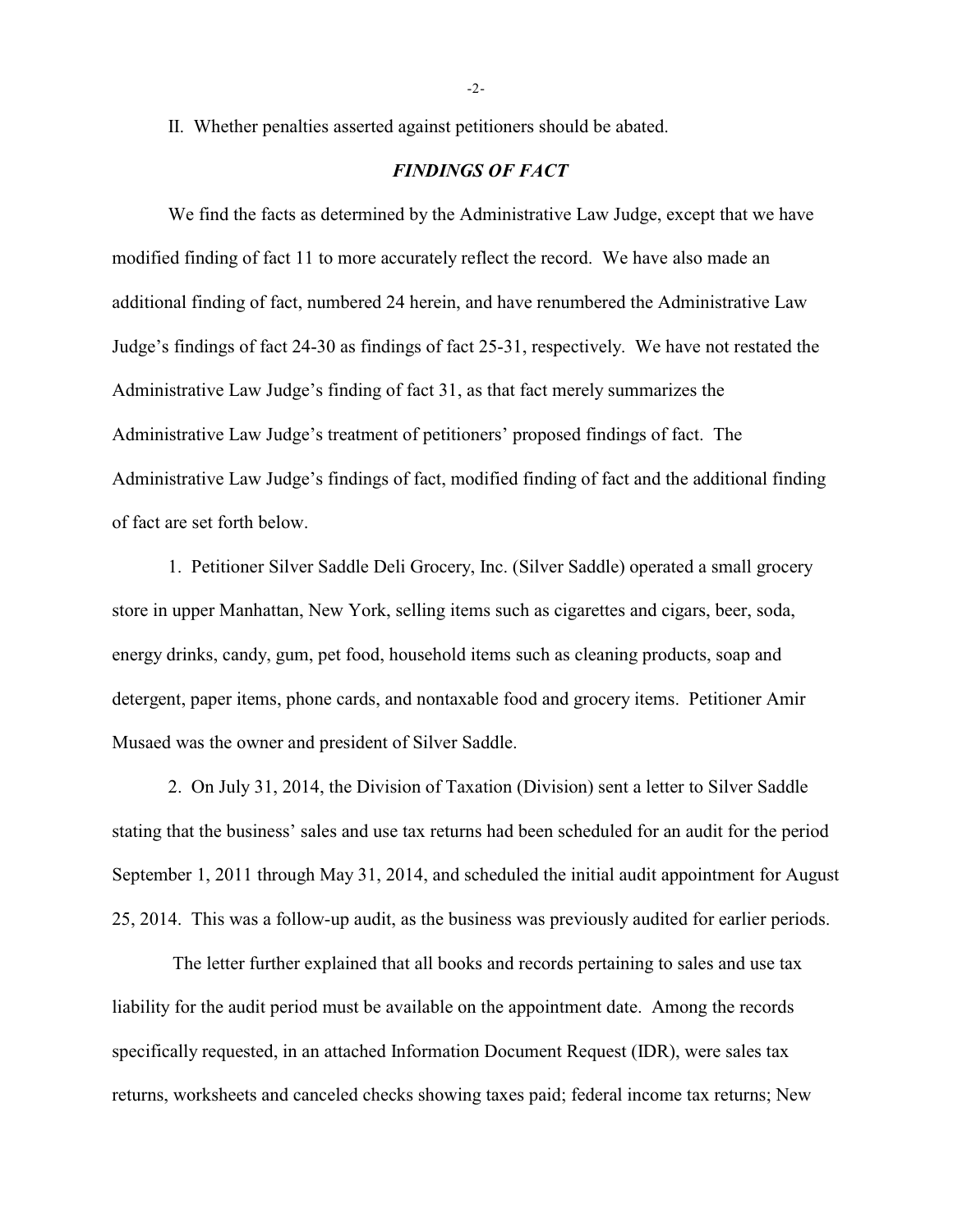York State corporation tax returns; general ledger; general journal and closing entries; sales invoices; exemption documents supporting non-taxable sales; chart of accounts; fixed asset purchase/sales invoices; bank statements, canceled checks and deposit slips for all accounts; cash receipts journal and sales journal; cash disbursement journal and purchase journal; the corporate book, including minutes, board of directors and articles of incorporation; depreciation schedules; lease/rental agreements; state liquor authority licenses; and lease contracts, utility bills, guest checks and cash register tapes for the entire audit period.

3. On August 8, 2014, the Division's auditor performed a survey of the business and spoke with Mr. Musaed. Mr. Musaed provided daily z tapes for the period April 20, 2014 through June 14, 2014, and informed the auditor that his attorney, Jacqueline S. Antonious, would be representing petitioners. The z tapes were not itemized and did not list the items sold. During the audit period, petitioners were equipped with a cash register machine that was not capable of itemizing the type of goods sold. During the hearing, Mr. Musaed testified that he could not remember how his accountant determined the amount of sales tax to report on the business' sales tax returns.

4. On August 13, 2014, the Division received a power of attorney for petitioners from Ms. Antonious.

5. On August 21, 2014, the Division forwarded to petitioners' representative the audit appointment letter and IDR dated July 31, 2014. Upon Ms. Antonious' request, the audit appointment was rescheduled to September 8, 2014. The auditor also sent third-party verification letters to HLA distributor, Pepsi, Coca-Cola and Jetro requesting information to determine whether these vendors had made sales to petitioners during the audit period. Coca-Cola and HLA distributor responded stating that petitioners were not customers of those vendors.

-3-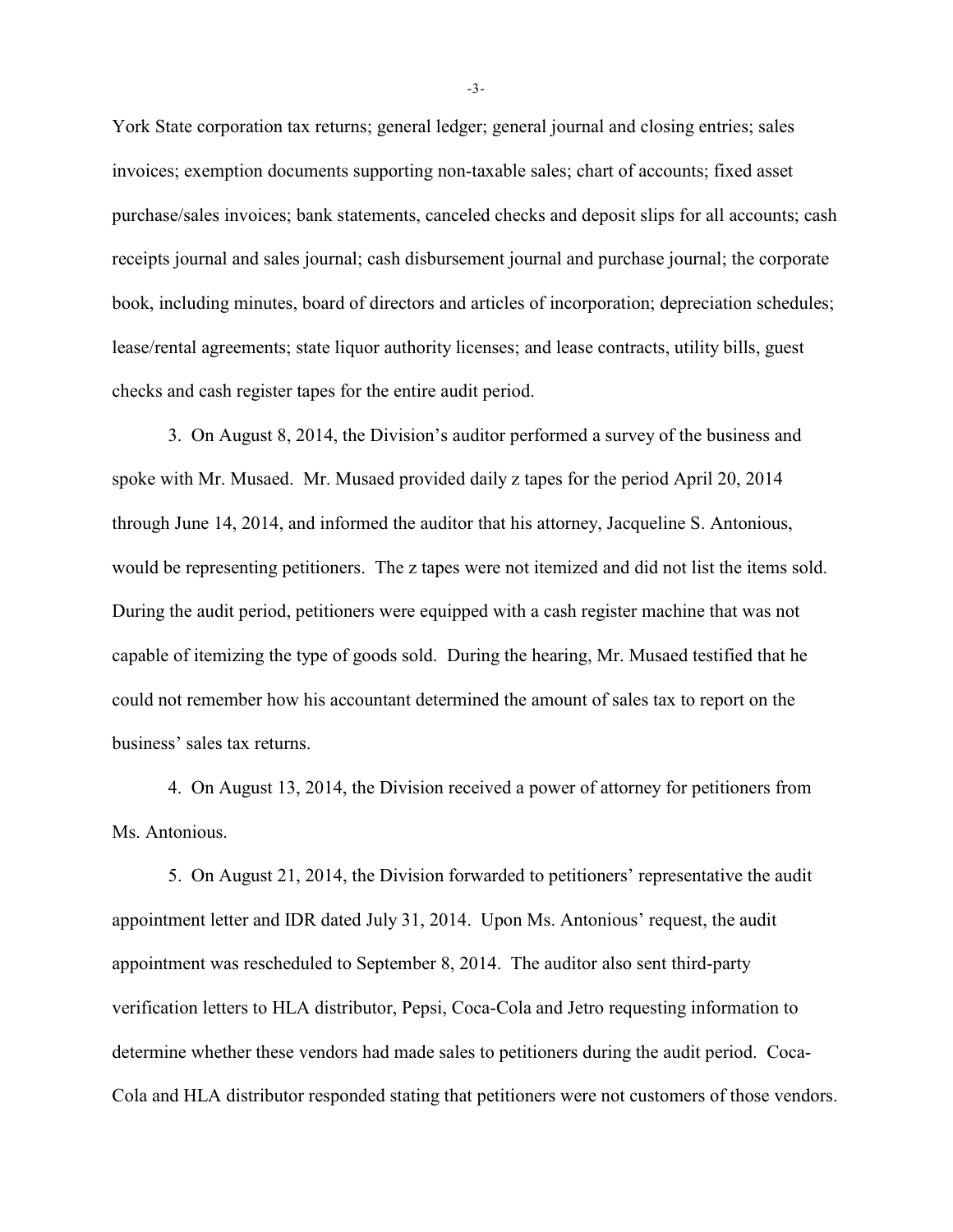6. A field audit was conducted on September 8, 2014 at the representative's office. During the appointment, the representative provided the Division with some of Silver Saddle's bank statements, forms 1099-K (merchant cards and third-party network payments) for 2011 and 2013, a statement from Amsterdam Tobacco and sales tax returns for the audit period.

7. The Division sent a second IDR, dated September 10, 2014, to petitioners' representative, requesting federal income tax and New York State corporation tax returns; general ledger; general journal and closing entries; monthly sales summary of taxable, nontaxable sales and tax collected for the audit period; exemption documents; chart of accounts; fixed asset purchase/sales invoices; expense purchase invoices; merchandise purchase invoices; missing bank statements; cash receipts and sales journals; cash disbursement and purchase journals; corporate books; depreciation schedules; lease/rental agreements and contracts; its state liquor authority license; utility bills; form 1099-K for 2012; cash register tapes; a schedule of cigarette purchase invoices and invoices to substantiate credits for prepaid tax on cigarettes; sales tax examination, responsible person questionnaire and escalation letter; and daily z cash tape details of sales for the period April 20, 2014 through May 31, 2014.

8. A second audit appointment was conducted at the representative's office on October 3, 2014. The representative provided additional bank statements; however statements were missing for May through July 2013, January 2014 and March through April 2014. Purchase invoices were provided for Amsterdam Tobacco for the period December 2011 through May 2014, and a purchase summary was provided for Manhattan Beer Distribution for the period September 1, 2011 through May 5, 2014. During the appointment, the auditor gave petitioners' representative form AU-2.10, consent to extension of time (consent to extension), requesting that petitioners

-4-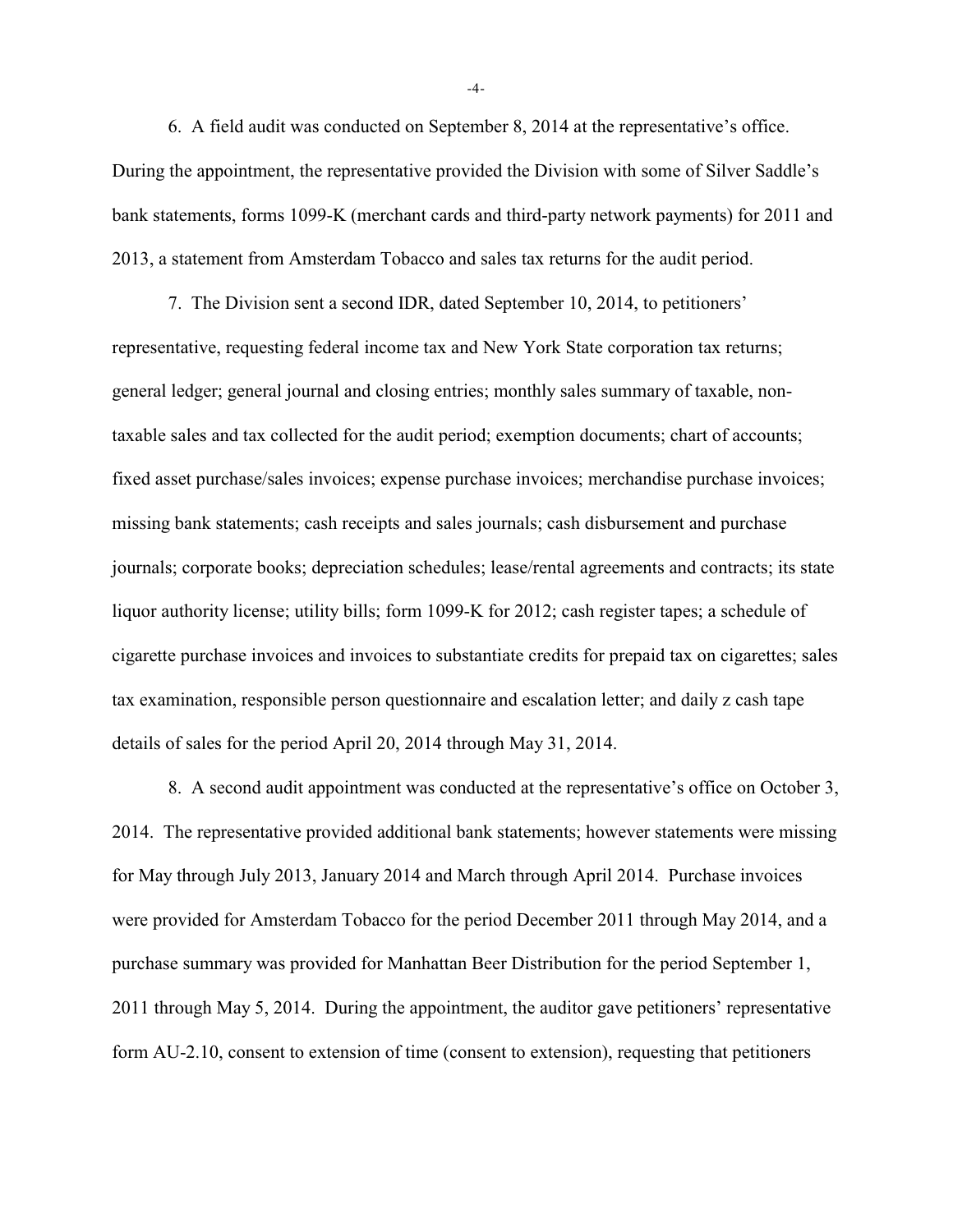agree to extend the statute of limitations for assessment of sales and use tax for the period September 1, 2011 through May 31, 2012.

9. On October 7, 2014 the auditor sent third-party verification letters to Krasdale, and on October 8, 2014, to North Shore Bottling Company, Beehive Beer Distributors, and the Beverage Works of New York in an attempt to obtain information regarding petitioners' purchases during the audit period.

10. On October 16, 2014, petitioners' representative informed the auditor that petitioners would not sign the consent to extension. The Division sent a letter to petitioners explaining that they may be subject to certain record keeping penalties for their failure to provide records requested by the Division.

11. Because the time in which to assess for the period of September 1, 2011 through November 30, 2011 was about to expire, and petitioners did not provide a consent to extension or all requested records, the auditor attempted to calculate the appropriate amount of tax for that period using available information. The auditor initially reviewed third-party information from the New York State database of beer, beverage and cigarette purchases, third-party information obtained in response to information requests, and cigarette purchase information provided by petitioners, in an attempt to estimate taxable sales for the audit period. The auditor initially computed petitioners' tax liability for this audit period applying a 37.93% mark-up taken from the Almanac of Business and Industrial Financial Ratios (Almanac).

The auditor's section head and program manager reviewed the file and the auditor's calculations. The program manager determined that the estimate was incomplete because it only included information for beer, beverage and cigarette purchases and did not include other items sold in the store such as household items, phone cards, candy, and other taxable items. Because

-5-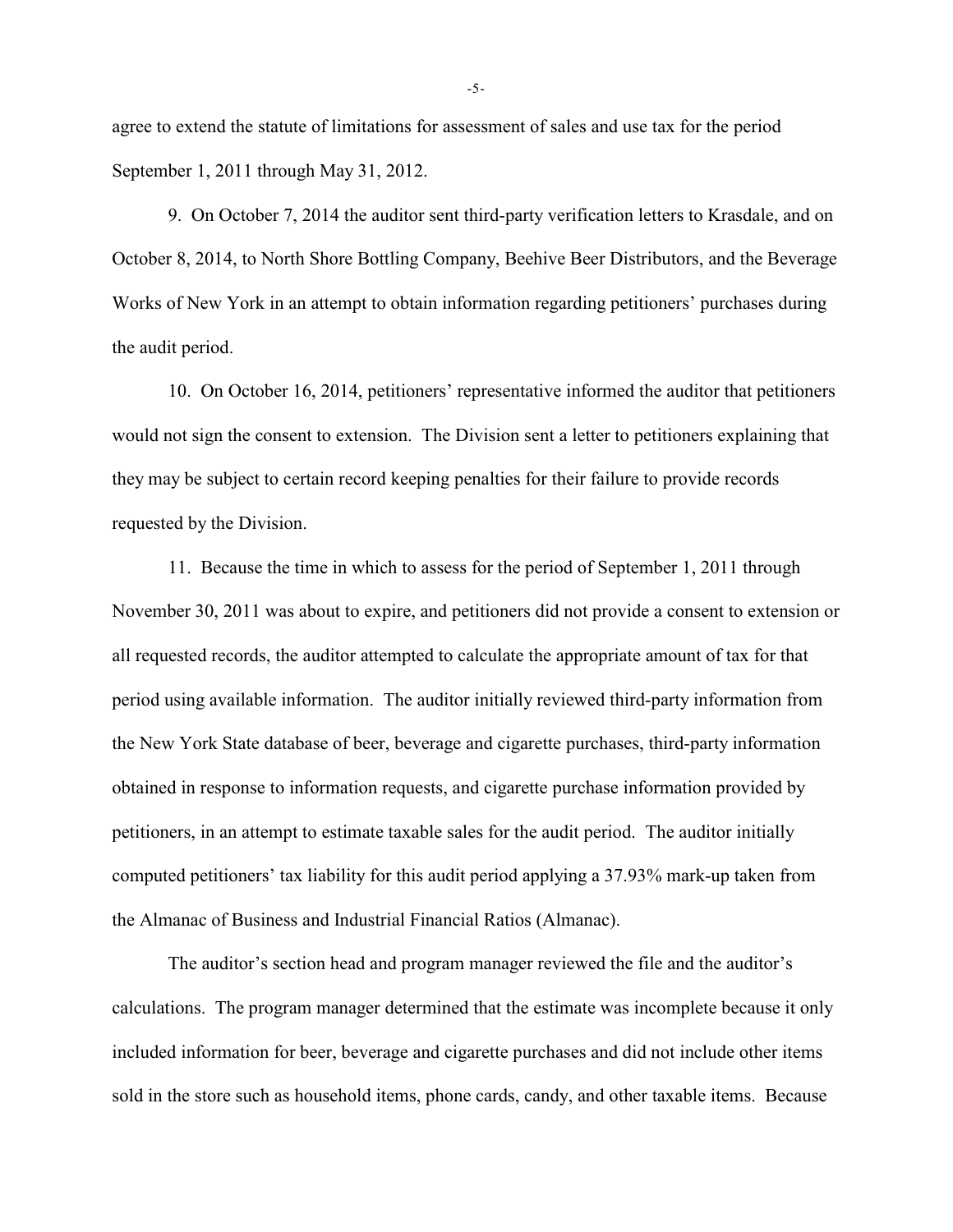the Division was not provided with complete purchase records, the auditor and her supervisors determined that it was necessary to use another audit methodology to calculate taxable sales. The Division decided to obtain the business' lease agreement or canceled rent checks in order to calculate taxes based on a rent factor.

12. The Division also sent additional IDRs to petitioners' representative on October 16, 2014 and November 19, 2014, requesting Silver Saddle's books and records for the audit period that had been previously requested but not provided, including complete bank statements and the lease or rental agreement for the entire audit period.

13. On November 25, 2014, petitioners' representative sent additional bank statements for Silver Saddle from May through July 2013, January 2014, and March through April 2014. Deposits from food stamp transactions were reflected on the bank statements as "Efunds." The deposits reflected in the bank statements were lower than gross sales reported on Silver Saddle's sales tax returns. The auditor transcribed the bank statements provided by petitioners, including food stamp deposits.

14. Because petitioners did not provide a copy of the business' lease in response to the previously issued IDRs, the auditors requested that the Division's investigator obtain a copy of lease. The investigator obtained a copy of the business' lease from petitioners' landlord.

15. As a result of the pending expiration of the statute of limitations for the first sales tax quarter of the audit period and the inadequacy of petitioners' records, the Division's auditors decided to use IRS financial ratios contained in the IRS Corporate Financial Ratios, 29<sup>th</sup> Edition (IRS Ratios) and the business' rent expense information obtained from the lease in order to determine if there was additional tax due for that period. The Division determined that it was necessary to use the IRS Ratios rather than the Almanac because the Almanac required

-6-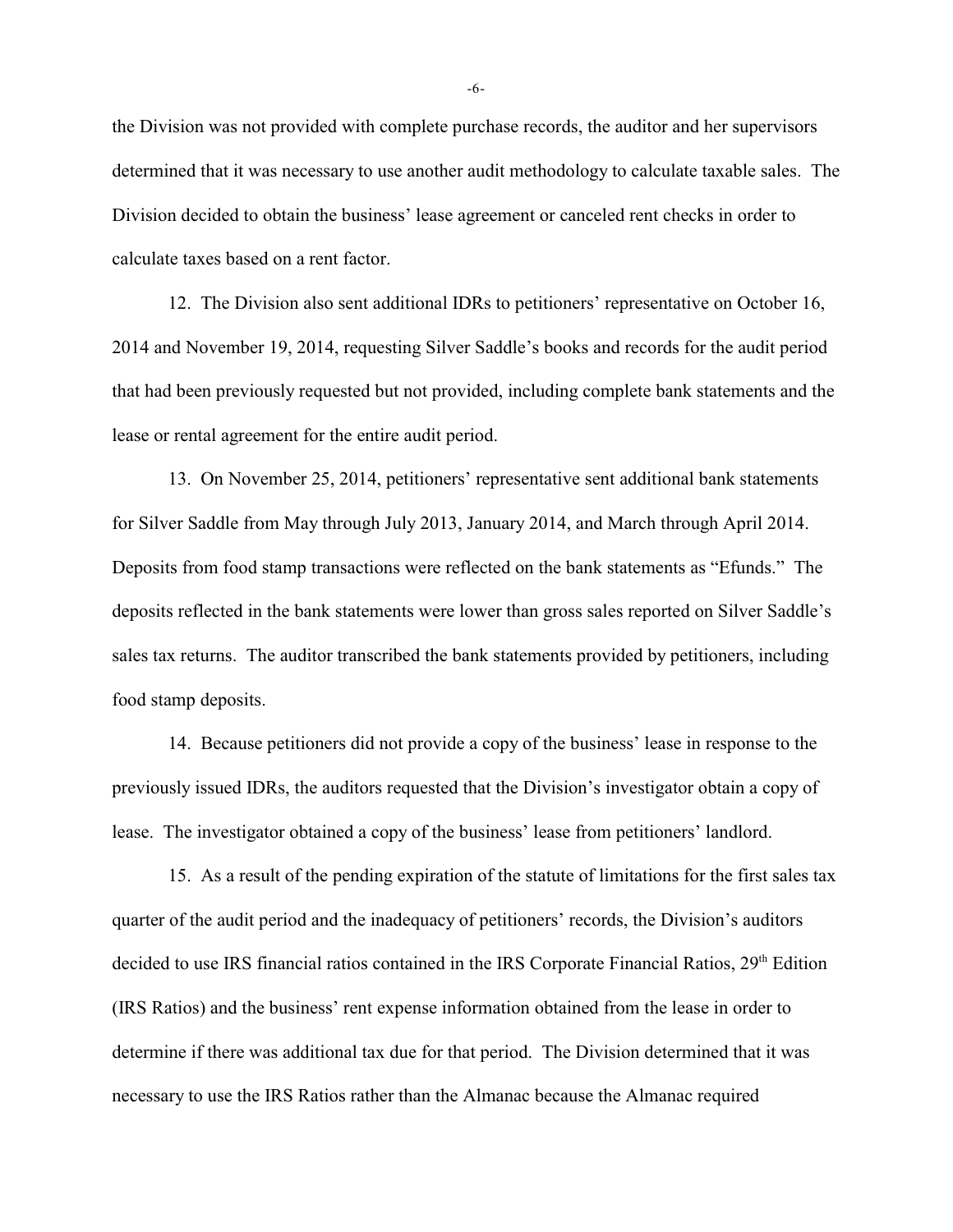information regarding deductible expenses, such as bad debts, maintenance and repairs, which was not provided to the Division by petitioners.

16. The auditor employed the IRS Ratios industry index to compute the gross sales of Silver Saddle using the rental information obtained from the lease. The publication is based on statistical data derived from a sample of over 145,000 corporation tax returns filed with the IRS with accounting periods from July 2011 through June 2012. The information is grouped by the North American Industry Classification System (NAICS), which groups businesses with similar characteristics together, such as food and beverage stores. Ratios are shown for various size classifications based on total assets, defined as: 1) \$1,000.00 to \$999,999.00; 2) \$1 million to \$24.999 million; 3) \$25 million to \$99.999 million; and 4) \$100 million or more. The classes are further separated based on profit or loss.

The Division's auditor selected the rent expense to sales ratio in the food and beverage stores category for petitioners' business. Within this category, the auditor selected the category for profitable businesses with assets values between \$1,000.00 and \$999,999.00. The auditor determined that the business was profitable because the third party purchase information obtained indicated that purchases exceeded the taxable sales reported on the business' sales tax returns. The rent factor listed for this category in the IRS Ratios and used by the auditor is 3.94%.

After determining the rent factor, the auditor divided the total rent paid by petitioners for the quarter ending November 30, 2011 (\$12,537.54) by the rent factor of 3.94% to determine gross sales of \$318,211.68 for that quarter. The auditor then subtracted food stamp sales of \$10,573.37 from gross sales to determine audited taxable sales of \$307,638.31. The auditor then subtracted reported taxable sales for the quarter of \$25,998.00, resulting in additional taxable

-7-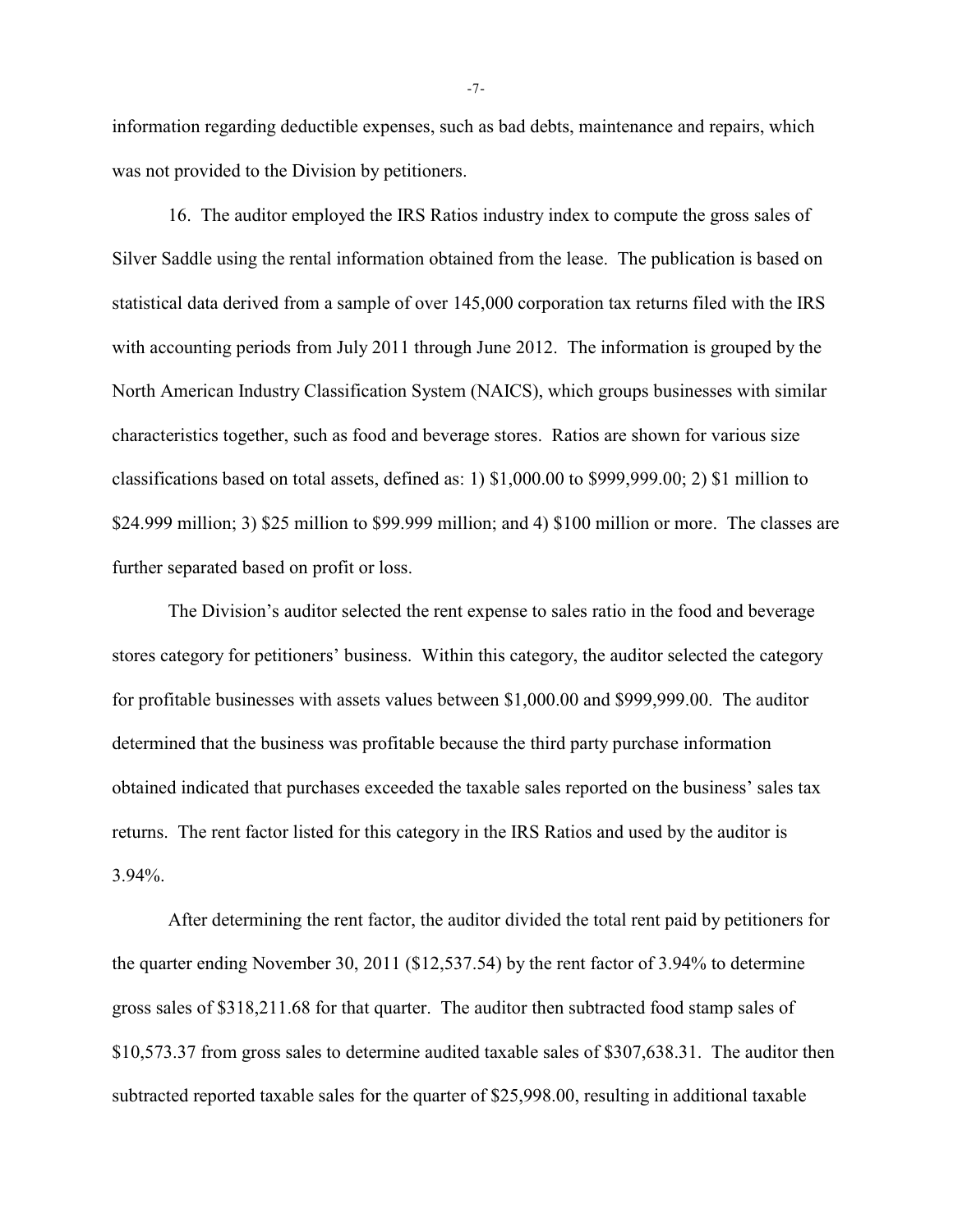sales of \$281,640.31 and additional tax due of \$24,995.58. The auditor also disallowed cigarettes credit of \$524.00, resulting in tax due for the period September 1, 2011 through November 30, 2011 in the amount of \$25,519.58.

17. On December 2, 2014, the auditor conducted a third field audit appointment at petitioners' representative's office. No additional documentation was provided by petitioners at that time.

18. The Division sent an additional IDR to petitioners' representative on December 2, 2014, requesting Silver Saddle's books and records for the audit period that had been previously requested but not provided. No additional documentation was provided by petitioners in response.

19. The Division issued a notice of determination (L-042253394), dated December 5, 2014, to Silver Saddle, asserting tax due in the amount of \$25,519.58, plus penalties of \$11,207.71 and interest for the period September 1, 2011 through November 30, 2011.

20. The Division issued a notice of determination (L-042258305), dated December 8, 2014, to Amir Musaed as a responsible person of Silver Saddle, asserting tax due in the amount of \$25,519.58, plus penalties of \$11,207.71 and interest for the period September 1, 2011 through November 30, 2011.

21. On December 22, 2014, the Division sent a letter to petitioners' representative explaining that because petitioners did not provide the appropriate books and records to conduct a detailed sales and use tax audit, the Division would perform an observation of petitioners' sales and business activities.

22. By letter dated December 29, 2014, petitioners' representative informed the Division that petitioners did not consent to an observation of the business.

-8-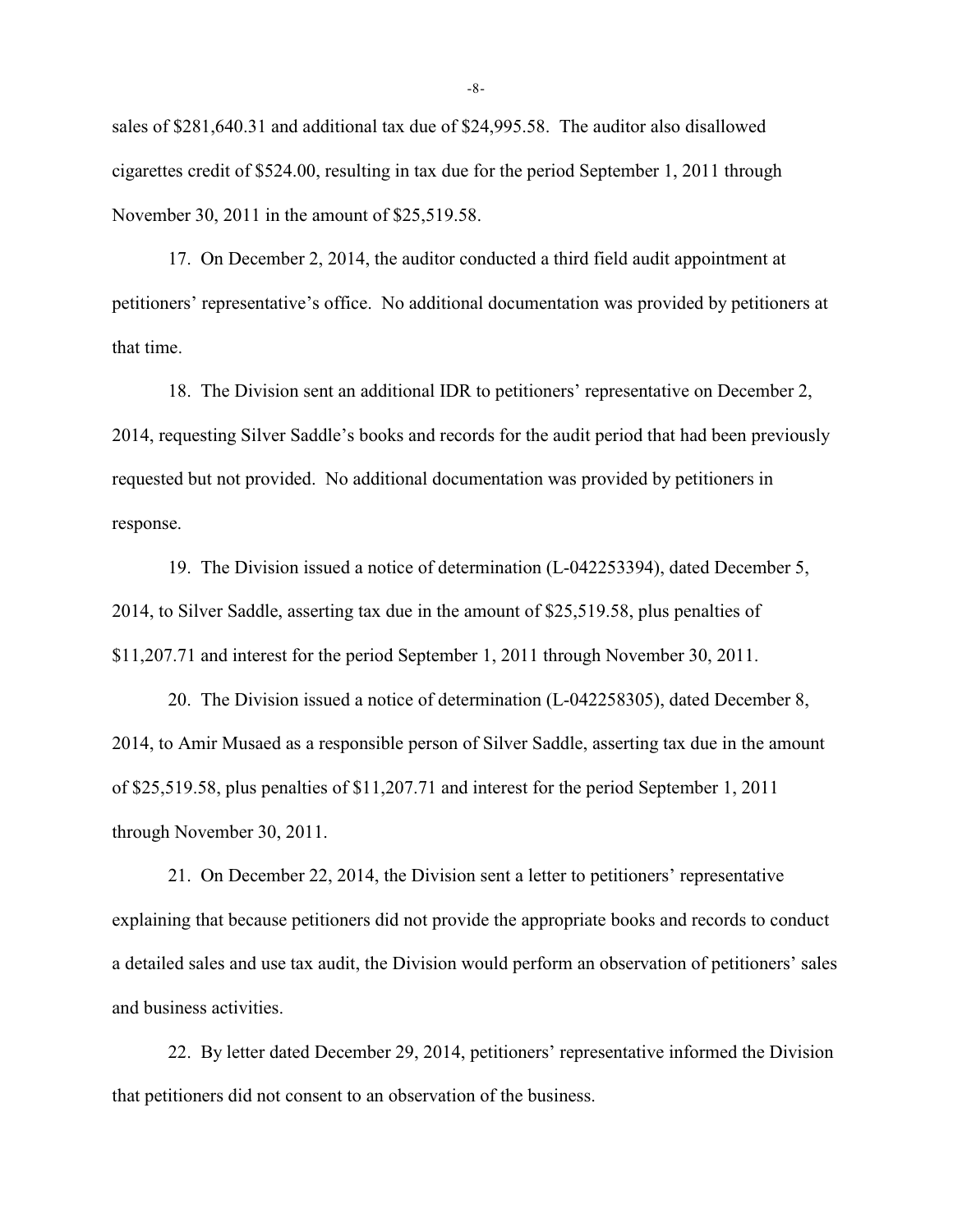23. The auditor attempted to obtain consents to extend the statute of limitations for assessment of sales and use tax for the remaining quarters of the audit period, but petitioners did not sign the consents.

24. The auditor testified at the hearing that she reviewed and transcribed the z-tape summaries that were provided by petitioner Musaed during the auditor's first field visit to the business. Additionally, the audit record and auditor's testimony demonstrate that the auditor reviewed documents received during the first field audit visit to the representative's office and that she reviewed and transcribed the bank statements, including food stamp deposits received, in response to written document requests.

25. Following her review of the available documentation, the auditor concluded that petitioners' sales records were inadequate to conduct a complete audit for the remaining audit period because petitioners did not provide the required books and records. The Division determined that the lack of original source documents detailing petitioners' sales precluded the Division from tracing any transaction back to the initial sale or forward to the amount of sales reported.

26. Due to the inadequacy of petitioners' records, the Division determined that it was necessary to estimate the sales tax for the remaining audit period using an indirect audit methodology. To determine petitioners' sales tax liability for the period December 1, 2011 through May 31, 2014, the Division used the same method that had been used to determine petitioners' sales tax liability for the period September 1, 2011 through November 30, 2011, namely a rent factor.

27. Based on petitioners' lease agreement, the Division determined that Silver Saddle paid \$130,709.26 in rent for the period December 1, 2011 through May 31, 2014. The auditor

-9-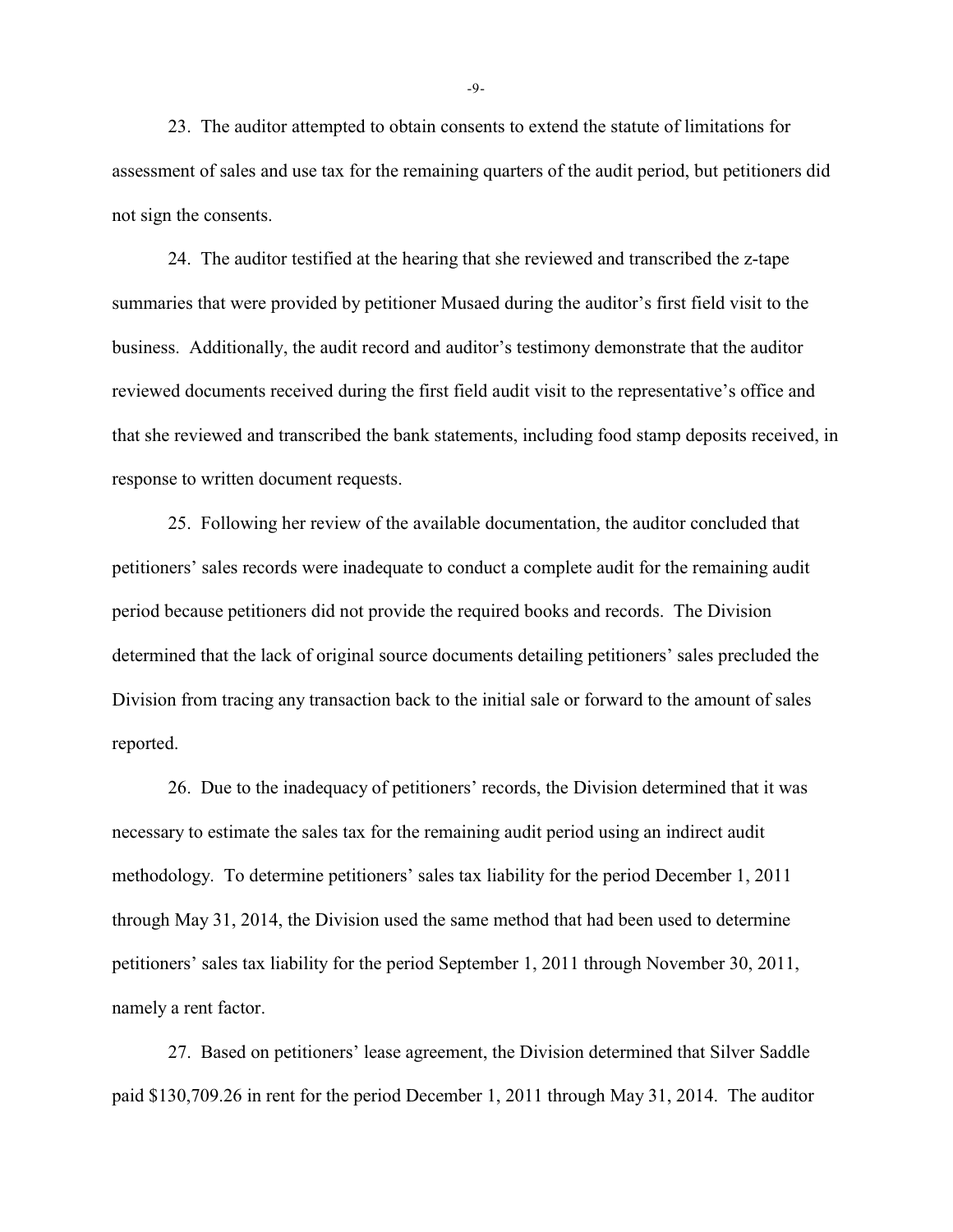divided this amount of rent by the rent factor of 3.94%, obtained from the IRS Ratios for food and beverage stores with profitable businesses and assets values between \$1,000.00 and \$999,999.00, resulting in audited gross sales of \$3,317,493.91. The auditor then subtracted food stamp sales of \$86,196.02 to determine audited taxable sales of \$3,231,297.88. The auditor next subtracted taxable sales reported by petitioners of \$469,788.00 to determine additional taxable sales of \$2,761,509.88, and additional tax due of \$245,084.01 for the period December 1, 2011 through May 31, 2014.

28. The Division issued a notice of determination (L-042535621), dated February 24, 2015, to Silver Saddle, asserting tax due in the amount of \$245,084.01, plus penalties of \$140,415.49 and interest for the period December 1, 2011 through May 31, 2014.

29. The Division issued a notice of determination (L-042538736), dated February 25, 2015, to Amir Musaed as a responsible person of Silver Saddle, asserting tax due in the amount of \$245,084.01, plus penalties of \$140,451.49 and interest for the period December 1, 2011 through May 31, 2014.

30. The notices of determination at issue asserted statutory penalties pursuant to Tax Law § 1145, omnibus penalties based on omissions over 25% of the tax required to be shown on the sales tax returns, and penalties for failure to produce books and records.

31. The Division determined that petitioners were entitled to prepaid cigarette credits in the amount of \$6,383.00. Petitioners filed a refund claim for this amount. During the hearing, the Division stipulated that the credit should be netted against petitioners' final liability, or if it is determined that petitioners owe no additional tax for the period at issue, petitioners would be entitled to a full refund of \$6,383.00.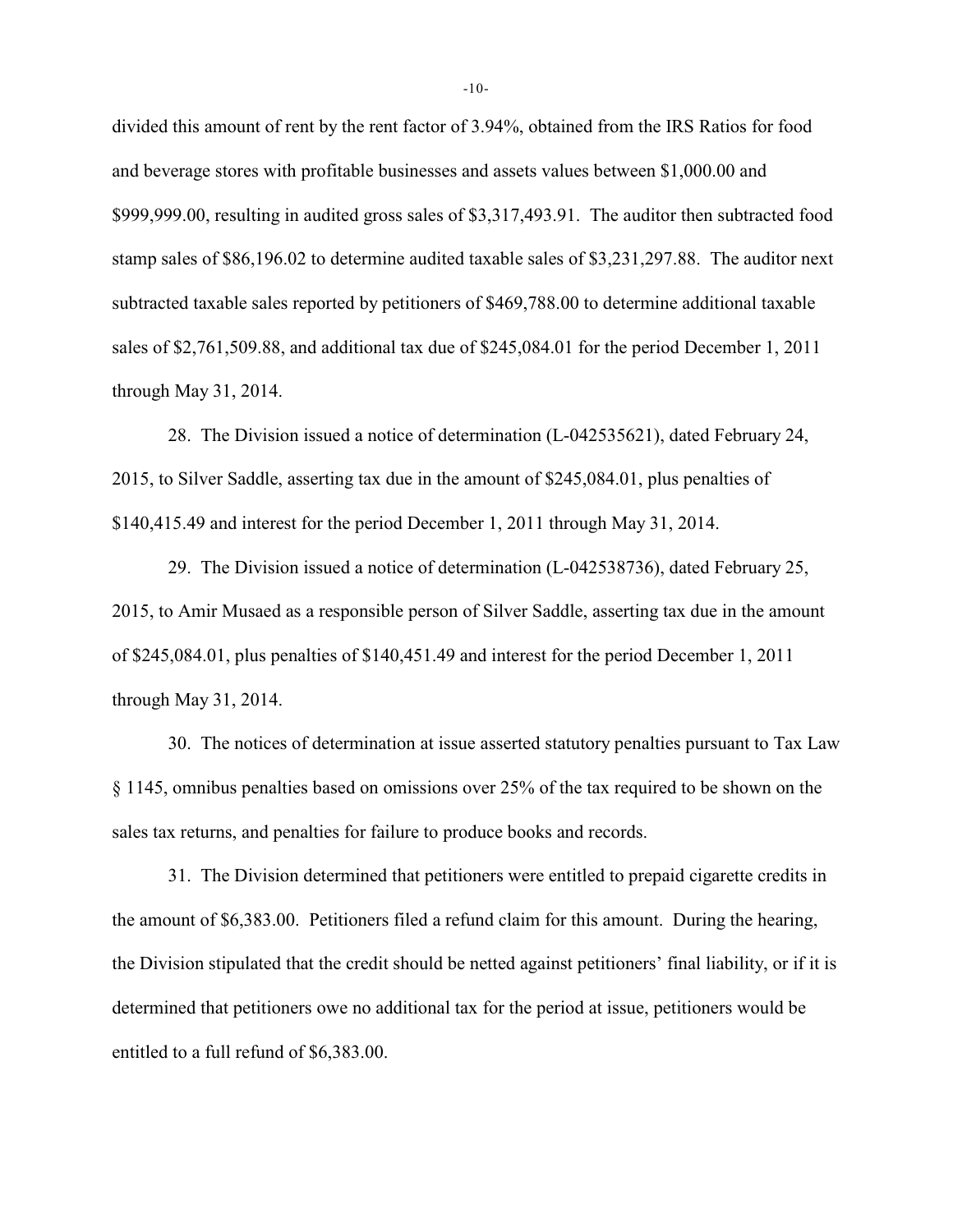#### *THE DETERMINATION OF THE ADMINISTRATIVE LAW JUDGE*

The Administrative Law Judge began her determination with a review of the record keeping requirements for sales tax vendors and the Tax Law provisions relating to the determination of sales tax by the Division. She addressed the standard for reviewing a sales tax audit where, as in this case, an indirect audit methodology had been used in the determination of sales tax liability. She found that the Division was within its authority to use an indirect audit methodology due to incomplete and insufficient records produced by petitioners. She discussed prior decisions of this Tribunal in which a rent factor had been used to estimate a taxpayer's gross sales and determined that a rent factor as used by the Division was an appropriate methodology to estimate sales in this case.

The Administrative Law Judge found that petitioners had not met their burden of establishing that the audit method was unreasonable or that the amount of tax assessed was erroneous. She found that petitioners did not maintain adequate records of sales as required by the Tax Law for the period in question and their argument that the Division should have used a different audit methodology was unpersuasive. She determined that the Division is under no obligation to use one indirect audit method as opposed to another, but rather must only select a method of audit reasonably calculated to determine the amount of tax due. She noted that the taxpayer bears any imprecision in the results of an audit methodology that arises by reason of a taxpayer's own failure to maintain and provide records of its sales as required by the Tax Law. The Administrative Law Judge found petitioners' arguments in opposition to the Division's audit methodology meritless. Specifically, she determined that the Division's auditors clearly described the use of the rent factor and the reasons for choosing that particular methodology. She also found that the Division properly identified and introduced into the record the IRS Ratios

-11-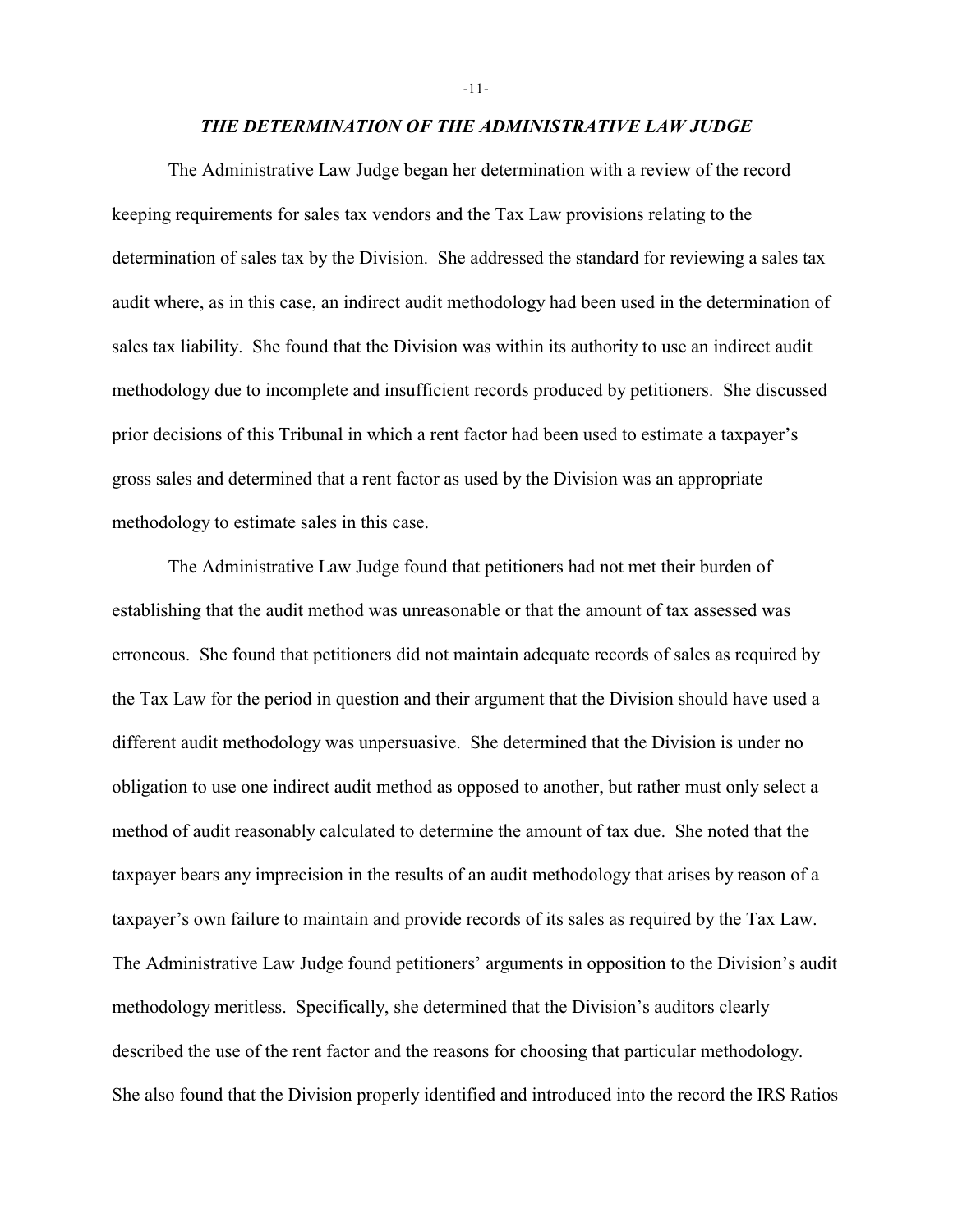publication on which its calculations were based. Additionally, the Administrative Law Judge found meritless petitioners' argument that the Division's assessment made no reasonable allowance for ordinary nontaxable sales, other than food stamp purchases, since petitioners did not provide any documentation to determine nontaxable sales and did not consent to an observation. Finally, the Administrative Law Judge determined that the waiver of penalties is not justified in this case as petitioners failed to make adequate books and records available for audit and underreported and underpaid the tax due. She thus denied the petitions and sustained the notices of determination.

# *ARGUMENTS ON EXCEPTION*

On exception, petitioners argue that the auditor's application of a rent factor to determine gross sales was arbitrary and capricious and, as such, rendered the computation of taxable sales unreasonable as a matter of law. They contend that the auditor's methodology was not reasonably calculated to determine the correct amount of tax due and, thus, lacked a rational basis.

In support of their argument, petitioners point to the fact that the auditor initially performed a third-party markup that resulted in a taxable sales amount that was significantly less than the amount resulting from the use of the rent factor. They claim that the auditor was unable to fully explain the rationale for changing methodology and that the change led to unreasonable results demonstrating that the auditor's reasoning was irrational. Petitioners also take issue with the particular rent index used by the auditor, claiming that it resulted in additional sales tax due that was significantly higher than what would have been due had the Division used the Almanac. They assert that the auditor's computation unreasonably assumes that all sales (other than food stamp sales) were taxable.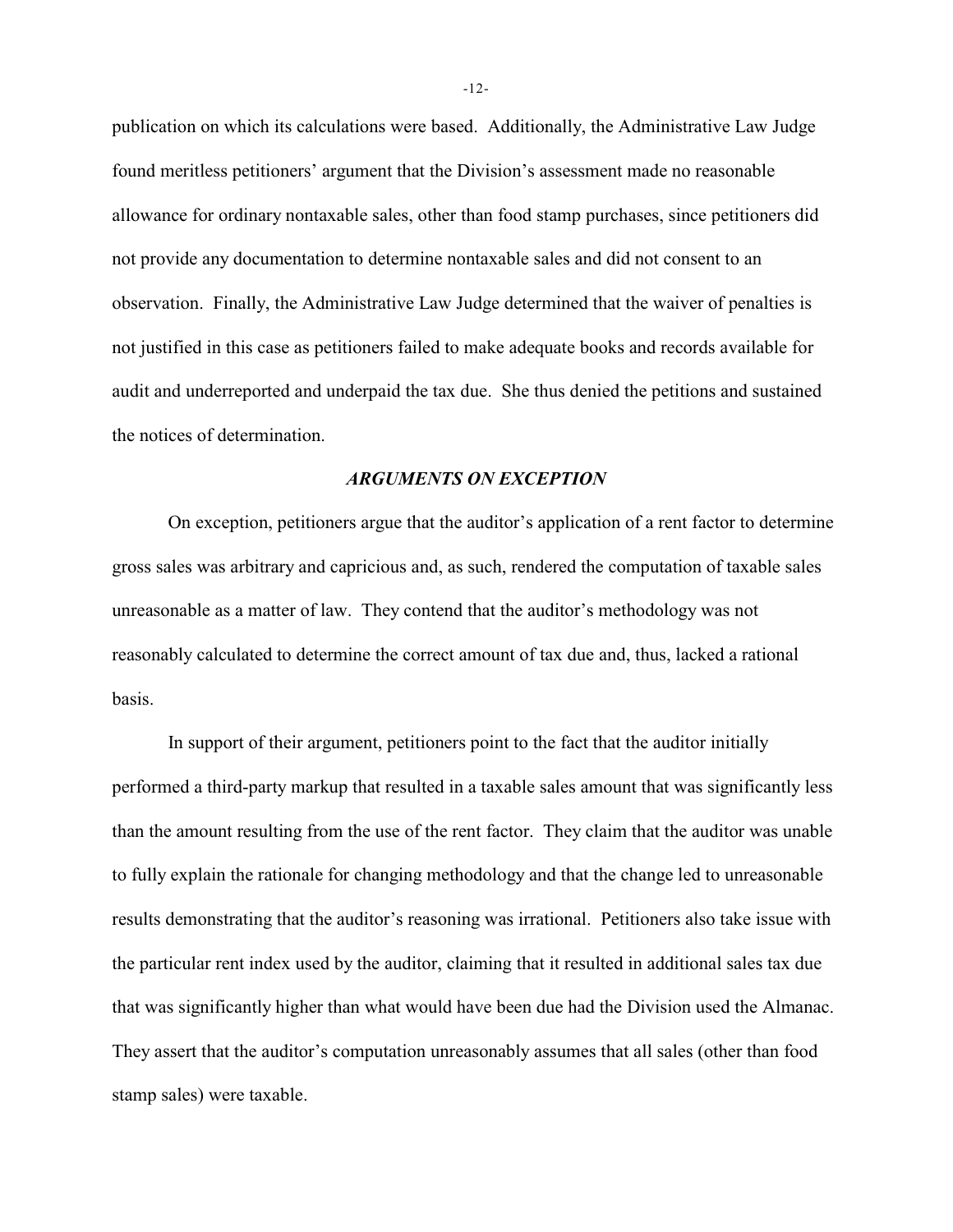With regard to penalties, petitioners argue that any omissions in tax were due to reasonable cause and not willful neglect. They state that they did not deliberately refuse to produce books and records. They contend that they produced, or were in the process of producing, everything in their possession in response to the requests made by the Division, however, many of the books and records requested by the Division were never created or maintained by petitioners. Petitioners argue that the Division failed to include in the audit record copies or transcriptions of many of the documents that were submitted by petitioners. They claim that the imposition of penalties is unwarranted given that they began maintaining cash register tapes as early as March 2014, but were not able to upgrade their point of sale (POS) system to record the detail itemized register tapes until January 2015.

Lastly, regarding the audit overall, petitioners claim that the audit was "marred" by both incompetence and overreaching on the part of the auditors. They claim that the auditor responsible was a trainee with no experience and Silver Saddle was her first audit. Furthermore, they claim the Division overreached on several occasions by sending agents to harass, intimidate and elicit statements and documents from petitioners without notifying their attorney.

The Division argues that petitioners have failed to come forward with clear and convincing evidence to prove that the assessment or the audit methodology was erroneous and that, therefore, the exception should be denied. It asserts that petitioners failed to maintain sufficient books and records to establish the correct amount of sales tax due and are attempting to prove their tax liability by simply presenting their own lower estimate of tax due.

The Division contends that it was authorized to estimate the tax due since petitioners failed to produce adequate books and records to verify all transactions. The Division asserts that its auditors selected an audit methodology that reasonably calculated the tax due and that

-13-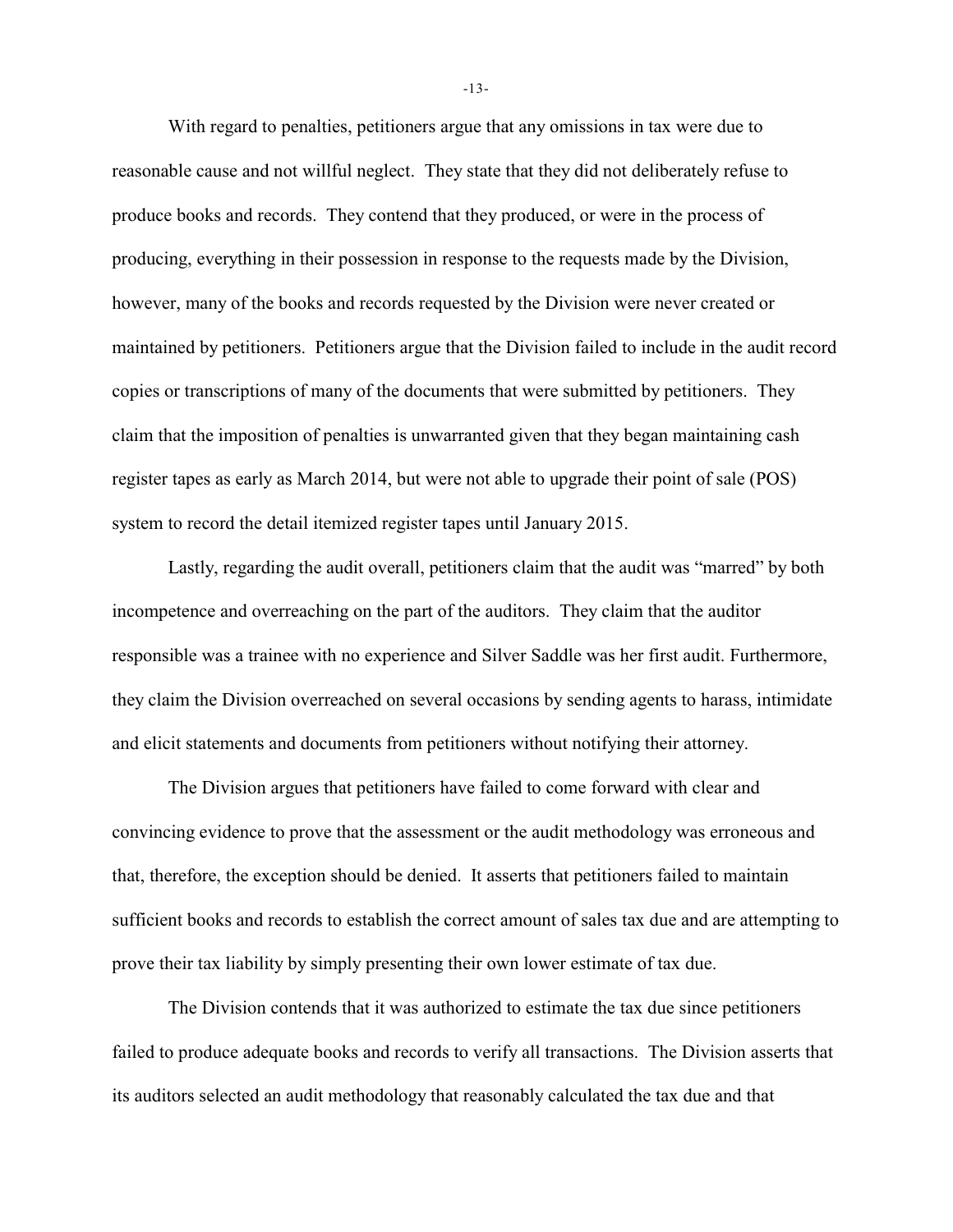exactness was not required when it was petitioners' own failure to maintain books and records that prevented the assessment from being exact. With regard to the specific methodology used, the Division asserts that the use of a rent factor was reasonable. The Division states that it selected the rent factor most closely aligned to petitioners' business. It claims that it identified the statistical report from which the rent factor was derived and that its auditors responded to petitioners' inquiries at hearing and explained why they chose that particular methodology and report.

The Division argues that penalties should not be abated since petitioners have offered no evidence to establish that the failures to properly report and pay tax were due to reasonable cause and not due to wilful neglect. The Division asserts that petitioners disregarded the requirements of the Tax Law by failing to maintain and produce adequate books and records to determine taxable sales. It claims that this is so even though the business had been audited before and petitioners were fully aware of the Tax Law requirements. The fact that petitioners began to maintain records for periods subsequent to the audit period is irrelevant and does not establish reasonable cause for the period at issue, according to the Division.

# *OPINION*

Persons required to collect tax, including petitioners here, must "keep records of every sale . . . and of all amounts paid, charged or due thereon and of the tax payable thereon, in such form as the commissioner of taxation and finance may by regulation require" (Tax Law § 1135 [a] [1]). Among other items, the records must contain a true copy of each "sales slip, invoice, receipt . . . cash register tape and other original sales document" (20 NYCRR 533.2 [b] [1] [i] [iii]). Further, those records must be sufficient to verify all transactions; kept in a manner suitable to determine the correct amount of tax due; and available for the Division's inspection

-14-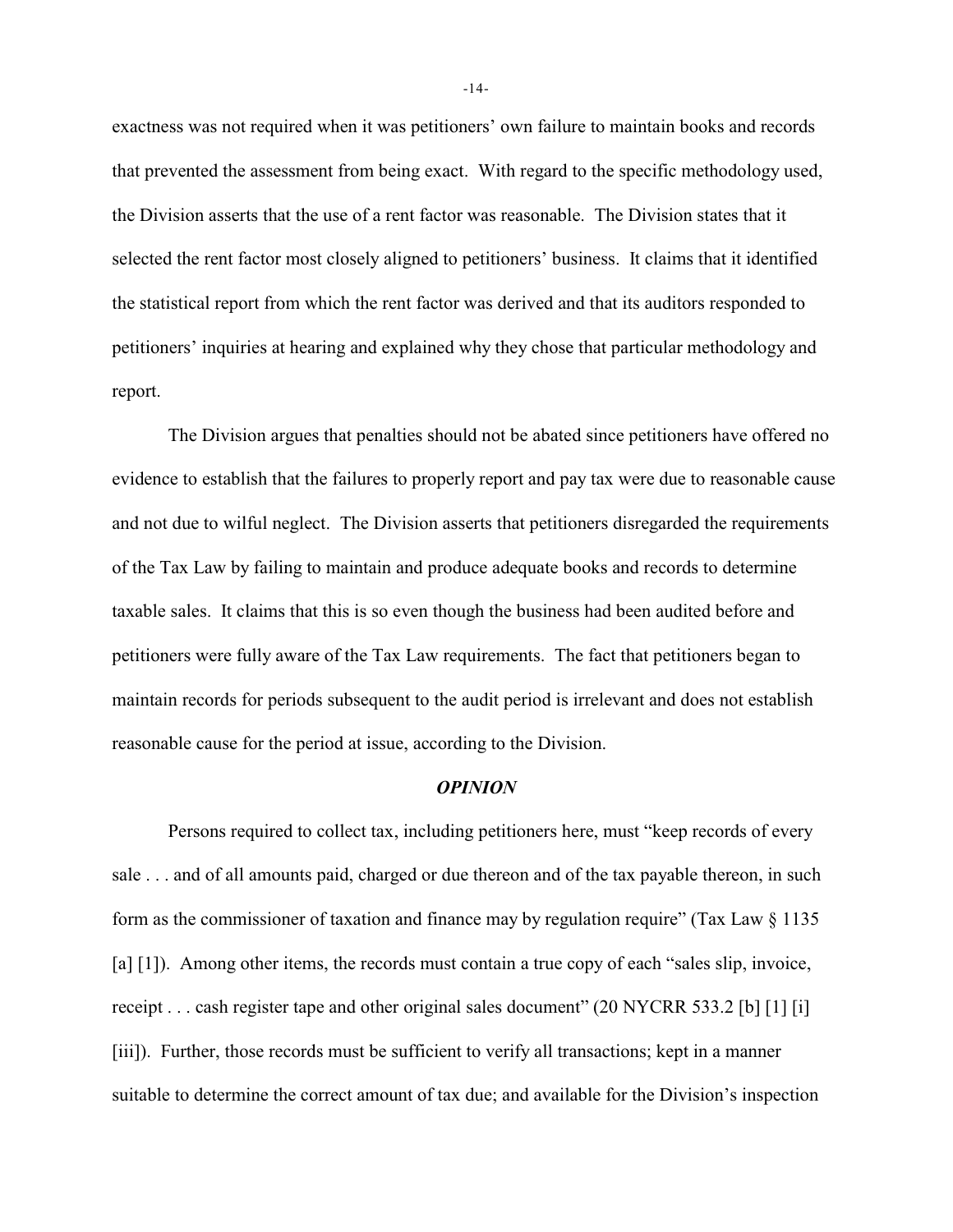and examination upon request for a period of three years (Tax Law §§ 1135 [g], 1142 [5]; 20 NYCRR 533.2 [a] [1] [2]; *see Wolkowicki v New York State Tax Appeals Trib.*, 136 AD3d 1223 [3d Dept 2016]).

Tax Law  $\S 1138$  (a) (1) provides in relevant part that if a sales tax return is not filed, "or if a return when filed is incorrect or insufficient, the amount of tax due shall be determined [by the Division] from such information as may be available. If necessary, the tax may be estimated on the basis of external indices . . . . " The standard for the use of external indices is well established. Specifically, the Division must first make an explicit request for the taxpayer's books and records (*Matter of Christ Cella, Inc. v State Tax Commn.*, 102 AD2d 352 [3d Dept 1984]) for the entire audit period of the assessment (*Matter of Adamides v Chu*, 134 AD2d 776 [3d Dept 1987], *lv denied* 71 NY2d 806 [1988]). The Division must then undertake a sufficient investigation of the materials provided by the taxpayer in order to determine whether such materials are capable of supporting a complete audit (*Matter of King Crab Rest. v Chu*, 134 AD2d 51, 53 [3d Dept 1987]). Where such review indicates that the records are so insufficient that it is virtually impossible for the Division to verify taxable sales receipts and conduct a complete audit from which the exact amount of tax due can be determined, then the Division may resort to the use of external indices to estimate tax (*Matter of W. T. Grant Co. v Joseph*, 2 NY2d 196 [1957], *rearg denied* 2 NY2d 992 [1957], *cert denied* 355 US 869 [1957]). When estimating sales tax, the Division must adopt an audit method reasonably calculated to determine the amount of tax due (*id.*). Exactness in the amount of tax is not required where the taxpayer's own failure to maintain records prevents it (*id*.). The burden is then on the taxpayer to demonstrate by clear and convincing evidence that the result of the audit method employed was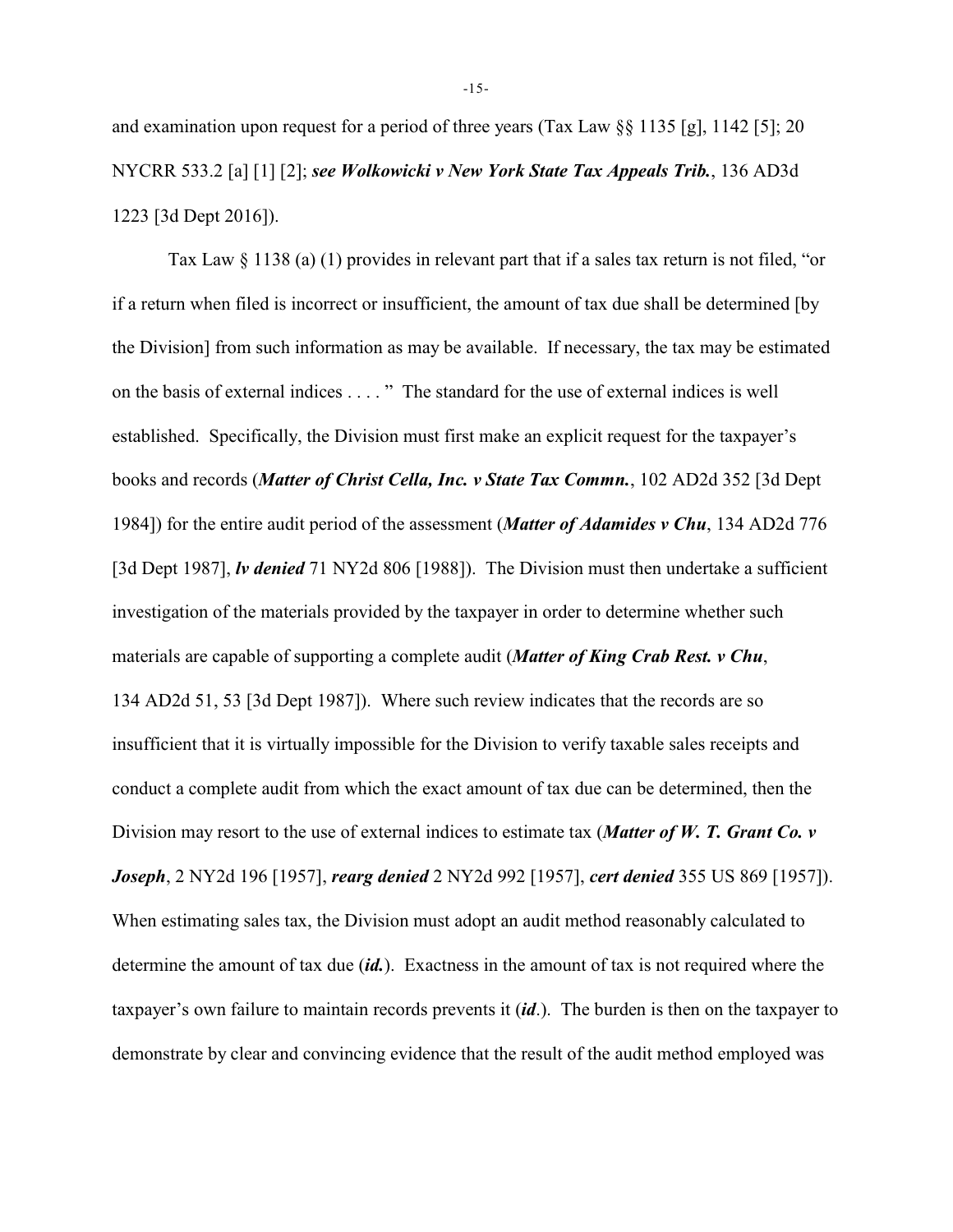unreasonably inaccurate or that the amount of the tax assessed is erroneous (*Matter of Meskouris Bros. v Chu*, 139 AD2d 813 [3d Dept 1988]).

An application of the foregoing principles to the facts in this matter makes clear that the Division's use of an indirect audit method was proper. As the Administrative Law Judge detailed, the Division made several clear and explicit requests for a complete set of Silver Saddle's records pertaining to sales and use tax liability for the audit period (*see* findings of fact 2, 7, 12 and 18). Between July 31 and December 2, 2014, the Division sent a total of five IDRs to petitioners or petitioners' representative, conducted a field survey of the business and conducted three field audit visits at the representative's office. The Administrative Law Judge determined, and we agree, that despite the repeated requests for records, petitioners maintained and made available only limited records, which were clearly not adequate for purposes of conducting an audit to determine the accuracy of Silver Saddle's sales tax returns as filed. Particularly, petitioners did not maintain source records of sales, such as sales slips, sales invoices, receipts, cash register tapes, or other original sales documents that would disclose the amount of Silver Saddle's taxable and gross sales and the amount of sales tax collected from its customers during the audit period as required (*see* 20 NYCRR 533.2 [b] [1] [i], [iii]). Additionally, petitioners' purchase records were incomplete and petitioners' cash register could not itemize the type of goods sold. Also, petitioner Musaed could not remember how his accountant determined the amount of sales tax to report on the business' sales tax returns (*see* finding of fact 3).

It is also quite clear from the record that the auditor reviewed and considered the documents and records that were provided by petitioners as required (*see* findings of fact 11, 13, 24 and 25; *Matter of King Crab Rest. v Chu*). Although petitioners argue that they submitted

-16-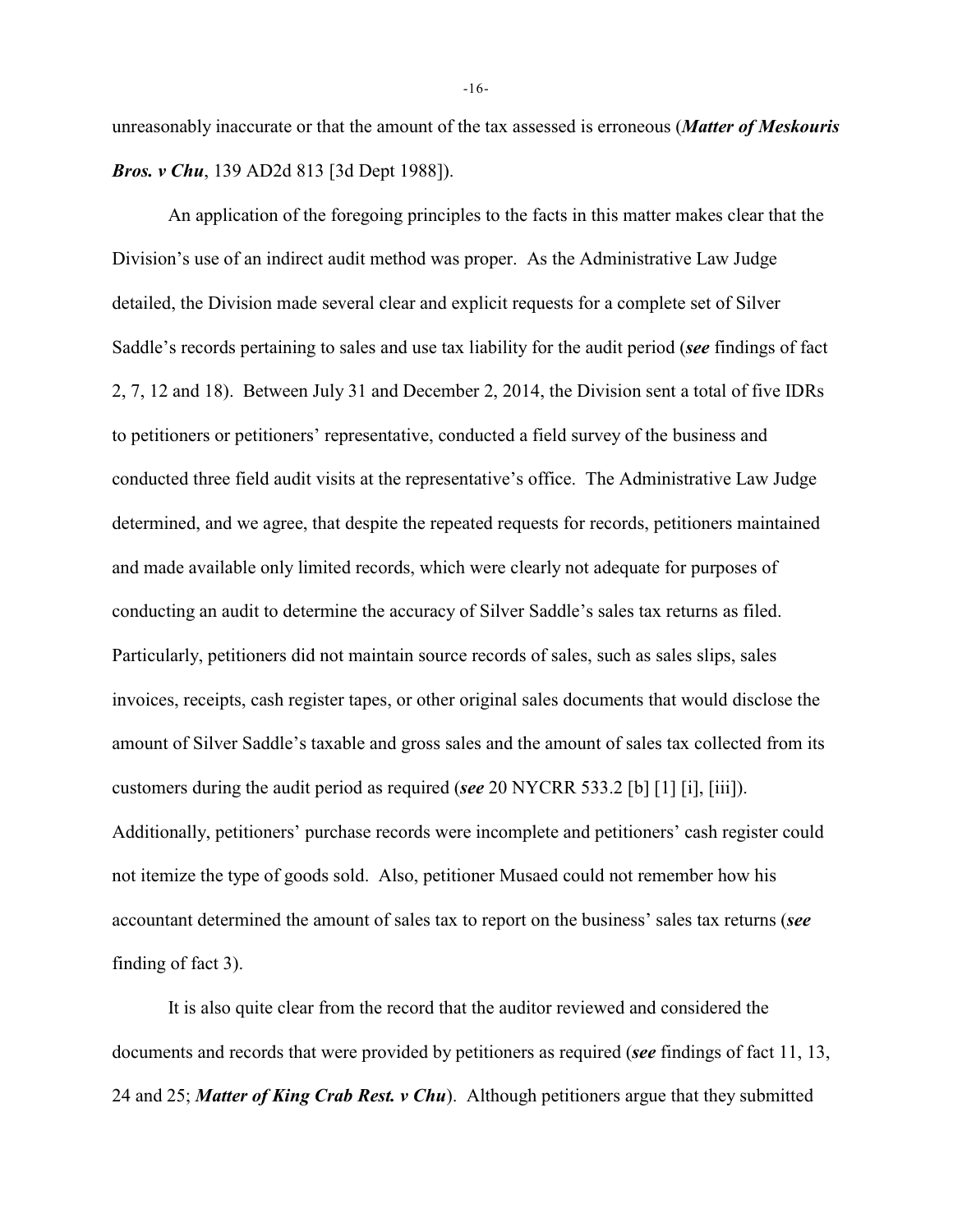Silver Saddle's books and records, they do not contest the finding that such books and records were inadequate to conduct a detailed audit. Nor do they contest that the Division was justified in resorting to an indirect method to determine Silver Saddle's sales and sales tax liability. Rather, petitioners' complain that the audit file introduced into evidence was missing critical records, including those submitted by petitioners during the audit and some of the auditor's work papers. The auditor and her supervisor adequately explained at hearing that all of the documents and records submitted by petitioners were reviewed and included in the audit file or "main" file, even though certain documents were not introduced into evidence at hearing. The auditor further explained that the workpapers relating to the third-party mark-up estimate were not included in the audit file introduced at hearing because the third-party mark-up estimate was rejected in favor of an assessment based on the use of the rent index. Hence, contrary to petitioners' contentions, the record in this case supports the conclusion that the documents and records provided were reviewed and considered by the auditor and found to be inadequate. Consequently, this portion of petitioners' argument is rejected (*see Matter of Karay Rest. Corp.*, Tax Appeals Tribunal, December 10, 1998, *confirmed* 274 AD2d 854 [2000], *lv denied* 96 NY2d 702 [2001]).

Petitioners' main contention is that the particular method used was arbitrary and capricious and rendered the computation of taxable sales unreasonable as a matter of law. Petitioners assert that the auditors did not provide a reasonable basis for the rejection of the initial indirect method, the third-party mark-up. Petitioners claim that the initial method was closely tied to their records and consistent with the methodology used in a prior audit of petitioners' sales tax returns. Petitioners further assert that the auditor could not competently describe the basis for the rent factor methodology and could not articulate whether the missing

-17-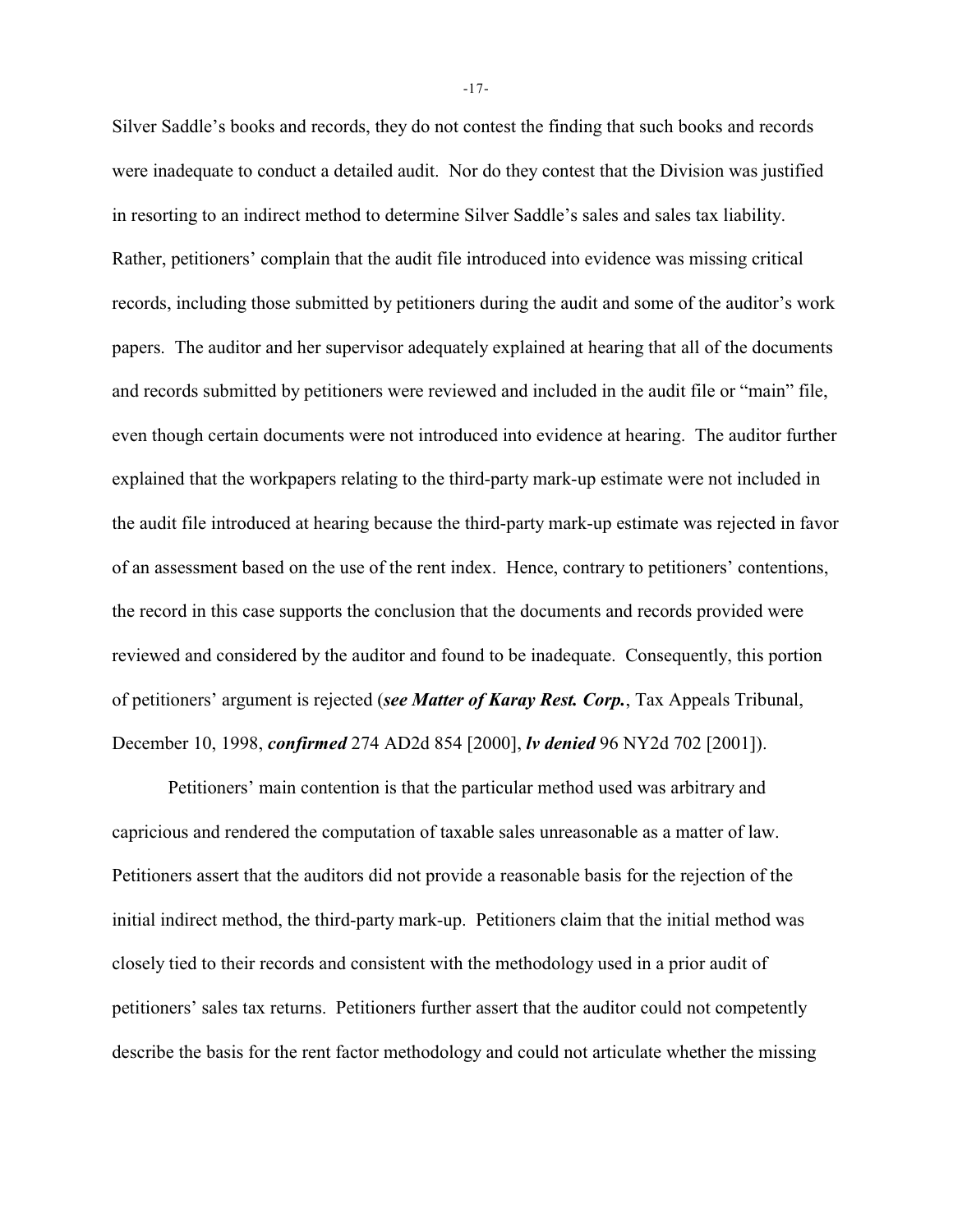purchase records reasonably warranted the change from the mark-up methodology that, ultimately, resulted in an increased determination of sales.

Regarding the IRS Ratios index, specifically, petitioners assert that it uses unreasonably broad asset-size categories. They claim that the Almanac is regularly used by the Division in grocery/deli audits and has narrowly tailored asset-size categories that would have more closely approximated petitioners' actual sales. Petitioners also claim that the auditors ignored the disclaimer in the introduction to the IRS Ratios, which warns of distortion of data and sought only to cherry pick a factor that would yield the greatest tax due. Petitioners also take issue with the fact that the Division's methodology and assessment made no reasonable allowance for nontaxable sales of groceries, other than those purchased with food stamps.

Where, as here, petitioners fail to keep such records as would be sufficient to complete a sales tax audit, "the Division has the latitude to choose the method it feels best accomplishes its goal of reasonably estimating petitioners' tax liability" (*see Matter of 33 Virginia Place, Inc.*, Tax Appeals Tribunal, December 23, 2009). We have previously determined that the Division may estimate taxable sales based on the taxpayer's rent (*see Matter of New Intrigue Jewelers, Inc.*, Tax Appeals Tribunal, March 6, 2014 (retail jewelry kiosk); *Matter of Constantini*, Tax Appeals Tribunal, January 10, 2008 (pizzeria); *Matter of Your Own Choice, Inc.*, Tax Appeals Tribunal, February 20, 2003 (grocery/convenience store); *Matter of Henry Street Superior Deli Corp.*, Tax Appeals Tribunal, February 21, 2017 (deli); *Matter of J&L Donut Shop, Inc.*, Tax Appeals Tribunal, September 13, 2012 (restaurant). We have noted that "the key to approval of a rent factor in an audit is the identification in the record of the statistical report from which the rent factor is derived (*Matter of Bitable on Broadway*, Tax Appeals Tribunal, January 23, 1992, *confirmed sub nom. Matter of Bitable on Broadway v Wetzler*, 199 AD2d 633 [3d Dept 1993]).

-18-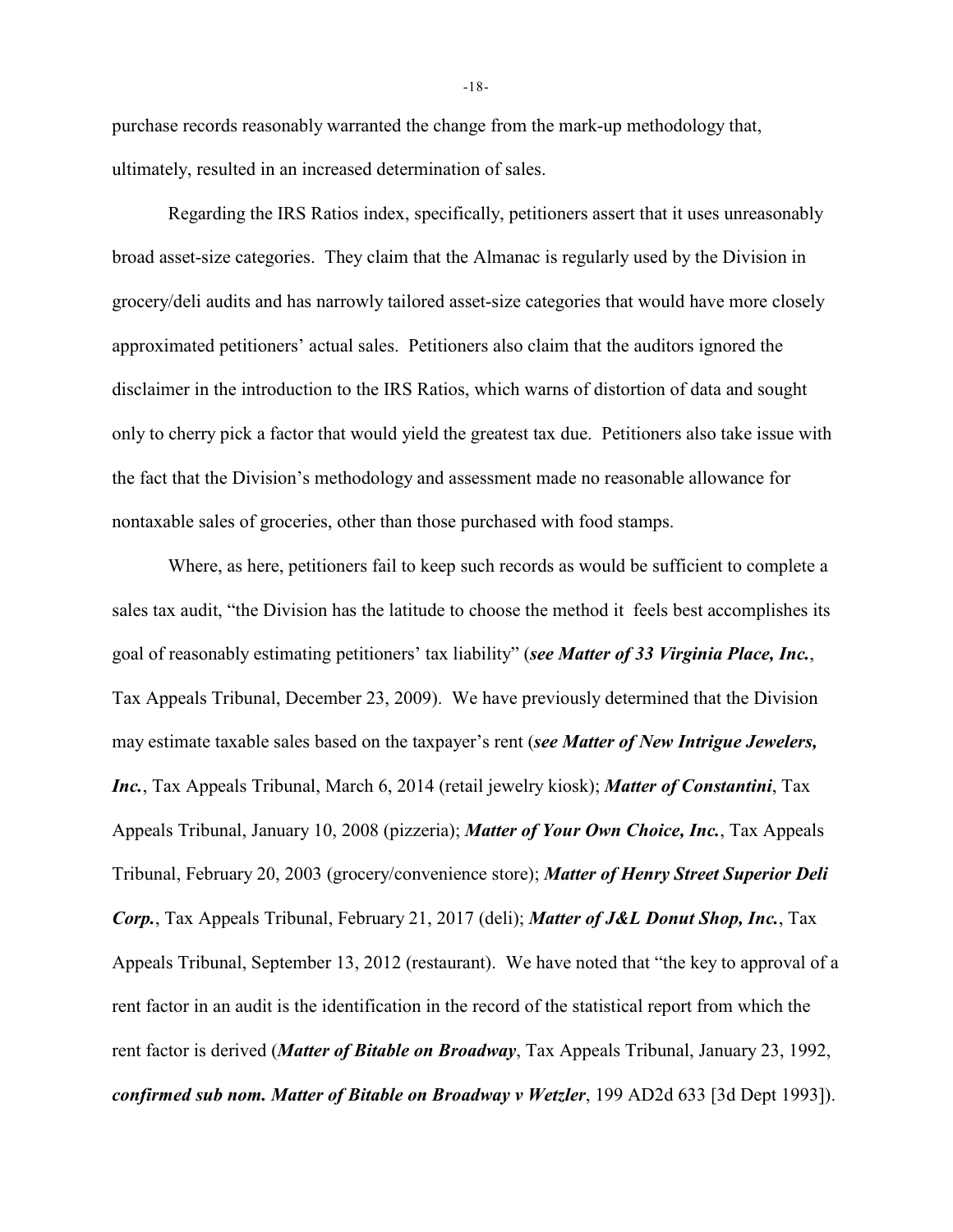This allows the taxpayer both the opportunity to review the report and the ability to introduce evidence to challenge the soundness or applicability of the report (*id.*). Further, the Division must at hearing, through witnesses or documents, be able to respond meaningfully to inquiries regarding the nature of the audit performed. Such information is necessary in order to provide petitioner with an opportunity to meet its burden of proving such methodology unreasonable (*Matter of Basilio*, Tax Appeals Tribunal, May 9, 1991).

After considering the facts and law in this matter, we do not agree with petitioners' assertion that the Administrative Law Judge was incorrect in her conclusion that the Division's application of the IRS Ratios index had a rational basis. The Division's auditors clearly described the use of the rent factor and the reason why they chose that methodology and the IRS Ratios index, in particular. The Administrative Law Judge noted that the auditor sent third-party verification letters in an attempt to obtain information regarding petitioners' purchases during the audit period (*see* findings of fact 5 and 9). The auditor initially attempted to calculate the appropriate amount of tax for the period using information provided by petitioners and available third-party information for beer, beverage and cigarette purchases and applying a mark-up taken from the Almanac (*see* finding of fact 11). The auditor's program manager, however, rejected that approach as incomplete because it did not include purchase information for other items sold in the store.

Lacking sufficient records regarding sales and purchases, the auditor and her supervisors determined that it was necessary to use another audit methodology to calculate taxable sales and decided to obtain the business' lease agreement or canceled rent checks in order to calculate taxes based on a rent factor (*see* finding of fact 11). Contrary to petitioners' contention, given the lack of records, we find that the Division's rejection of the mark-up method in favor of the

-19-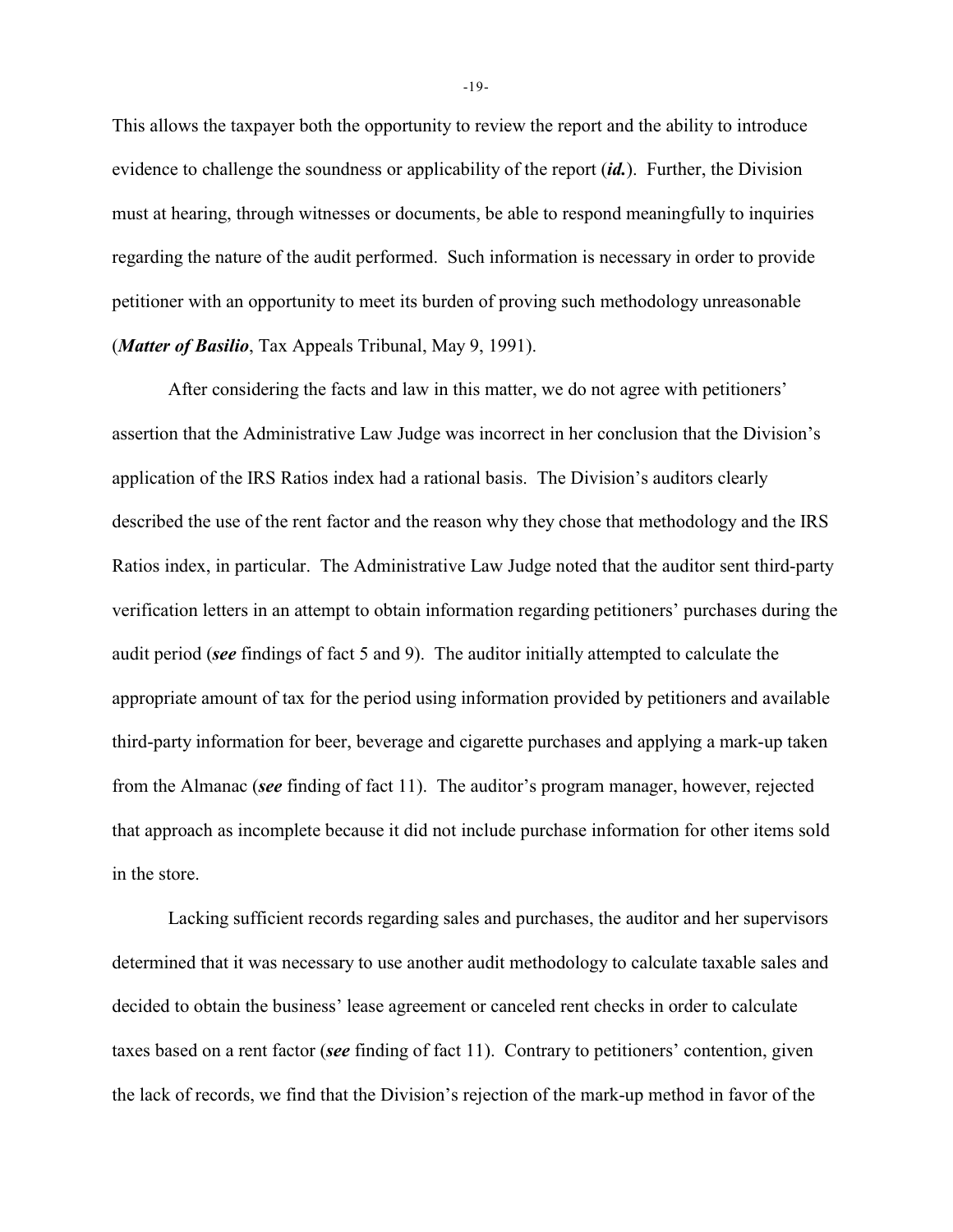rent factor was rational. Thereafter, the Division's auditors used the IRS Ratios index and the business' rent expense information obtained from the lease to determine if additional tax was due for the period under review (*see* finding of fact 15). The auditor explained at hearing that the IRS Ratios index was used rather than the Almanac because the Almanac required information regarding deductible expenses, such as bad debts, maintenance, and repairs, which was not provided by petitioners (*id.*). In applying the rent index to determine the amount of the gross sales, the auditor selected the rent expense to sales ratio in the food and beverage stores category for petitioners' business (*see* finding of fact 16). Within that category, the auditor selected the category for profitable businesses with asset values between \$1,000.00 and \$999,999.00 (*id.*). The auditor determined the category based on her visual observation of the business, available purchase information and the taxable sales reported on the business' sales tax returns (*id.*). The auditor's category selection was found to be correct once information in the federal income tax returns became available.

The Administrative Law Judge also noted and described the auditor's application of Silver Saddle's nontaxable food stamp sales, which totaled \$96,769.39 (*see* findings of fact 16 and 27). Petitioners argue that it was unreasonable for the Division to not make some allowance for other nontaxable grocery sales. They point to the third party purchase information received from "Krasdale," which the auditor testified sells both taxable and nontaxable items. Although the third-party mark-up estimate was not ultimately used, the auditor's third party purchase information worksheet on pages 167-168 of exhibit "L" shows that purchases from Krasdale during the audit period totaled \$46, 909.51. The worksheet also shows that purchases of beer, beverages and cigarettes totaled \$1,016,132.95. Accordingly, even if all of the purchases from Krasdale were deemed to be nontaxable items, they amounted to just four percent of the total

-20-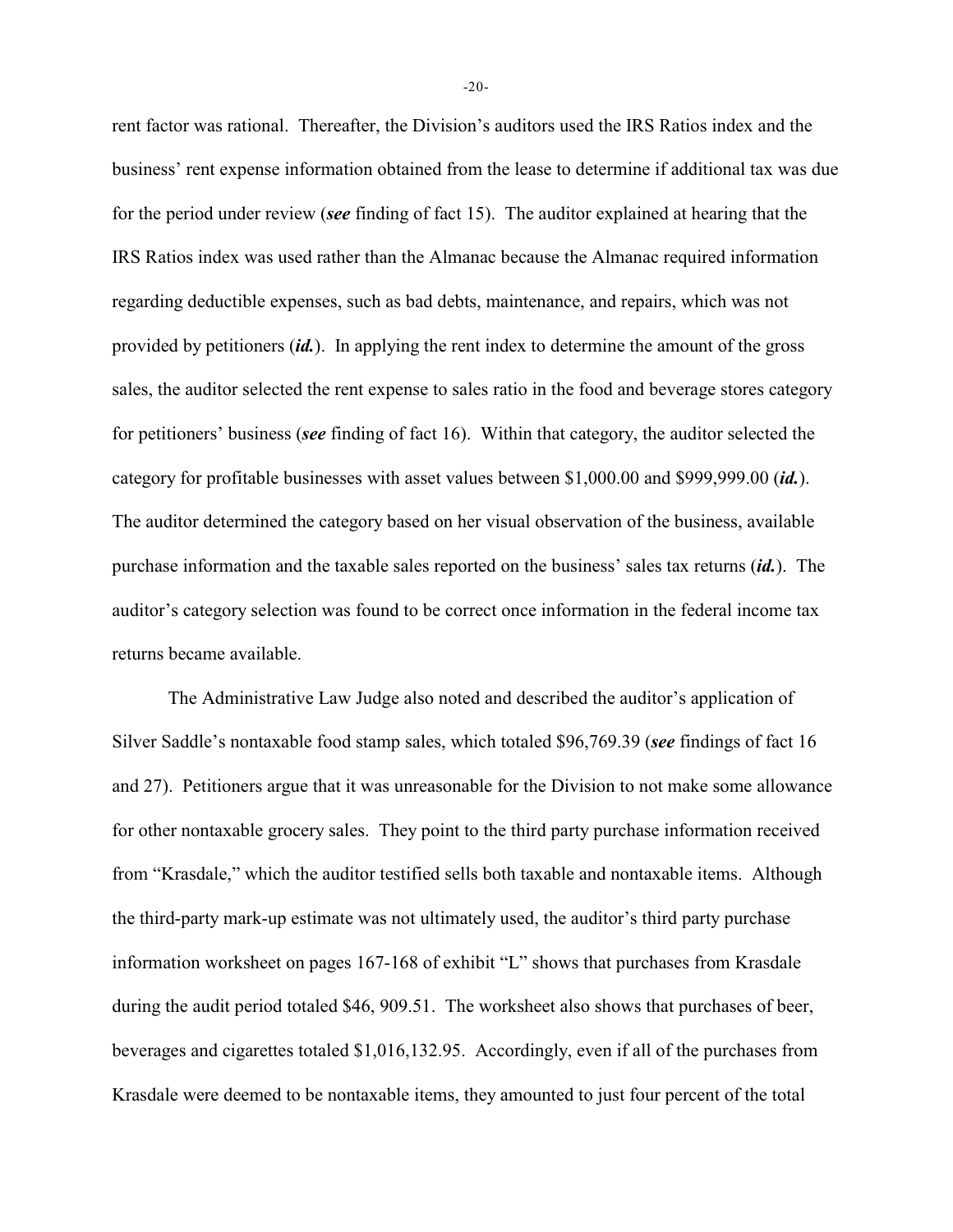third party purchases calculated by the auditor (\$46,909.51/\$1,063,042.16). Given such a small percentage and considering that petitioners failed to provide any records or evidence to establish nontaxable sales and refused to consent to an observation of the business, we must agree with the Administrative Law Judge's conclusion that petitioners' claim regarding nontaxable sales in addition to food stamp sales must be denied (*see Matter of Sol Wahba, Inc. v New York State Tax Commn.*, 127 AD2d 943 [3d Dept 1987]; *Matter of J&L Donut Shop*).

We also find that petitioners' contention that the auditors ignored the disclaimer in the IRS Ratios index that warned of distortion of data lacking merit. The Administrative Law Judge noted that the IRS Ratios index is based on statistical data derived from a sample of over 145,000 corporation tax returns filed with the IRS (*see* finding of fact 16). The disclaimer appears to be standard language and is, in fact, similar to language included in the introductory pages of the Almanac.<sup>1</sup> The statistical report was clearly identified and was subject to examination by petitioners. The Division's auditors responded meaningfully to questions regarding the nature of the audit such that petitioners had an opportunity to meet their burden of proof and the Administrative Law Judge had sufficient evidence to determine whether the audit had a rational basis (*Matter of Basilio*). We do not agree that the supervisor's testimony regarding the relevancy of the distortion in the IRS Ratios data rendered the use of the report unreasonable (*see Matter of 33 Virginia Place, Inc.*). Further, it has been established that the rent factor used by

-21-

<sup>&</sup>lt;sup>1</sup> IRS Ratios disclaimer: "... The fact that a consolidated corporation return was assigned a single industry code constitutes a distortion of the data. Some consolidated (and nonconsolidated) corporations engage in many types of business activities. There are some data in each industry that are not really related to the industrial activity under which they are shown" (exhibit 7 p 7).

<sup>2015</sup> Almanac disclaimer: "The source of the IRS's data are the tax returns of all active public and private corporations . . . . The tax returns are classified by the IRS on the basis of the business activity which accounts for a corporation's largest percentage of total receipts. Large corporations with dissimilar business activities are included in only one industry, despite operations that are unrelated to the industry in which they are grouped" (exhibit 1 p ix).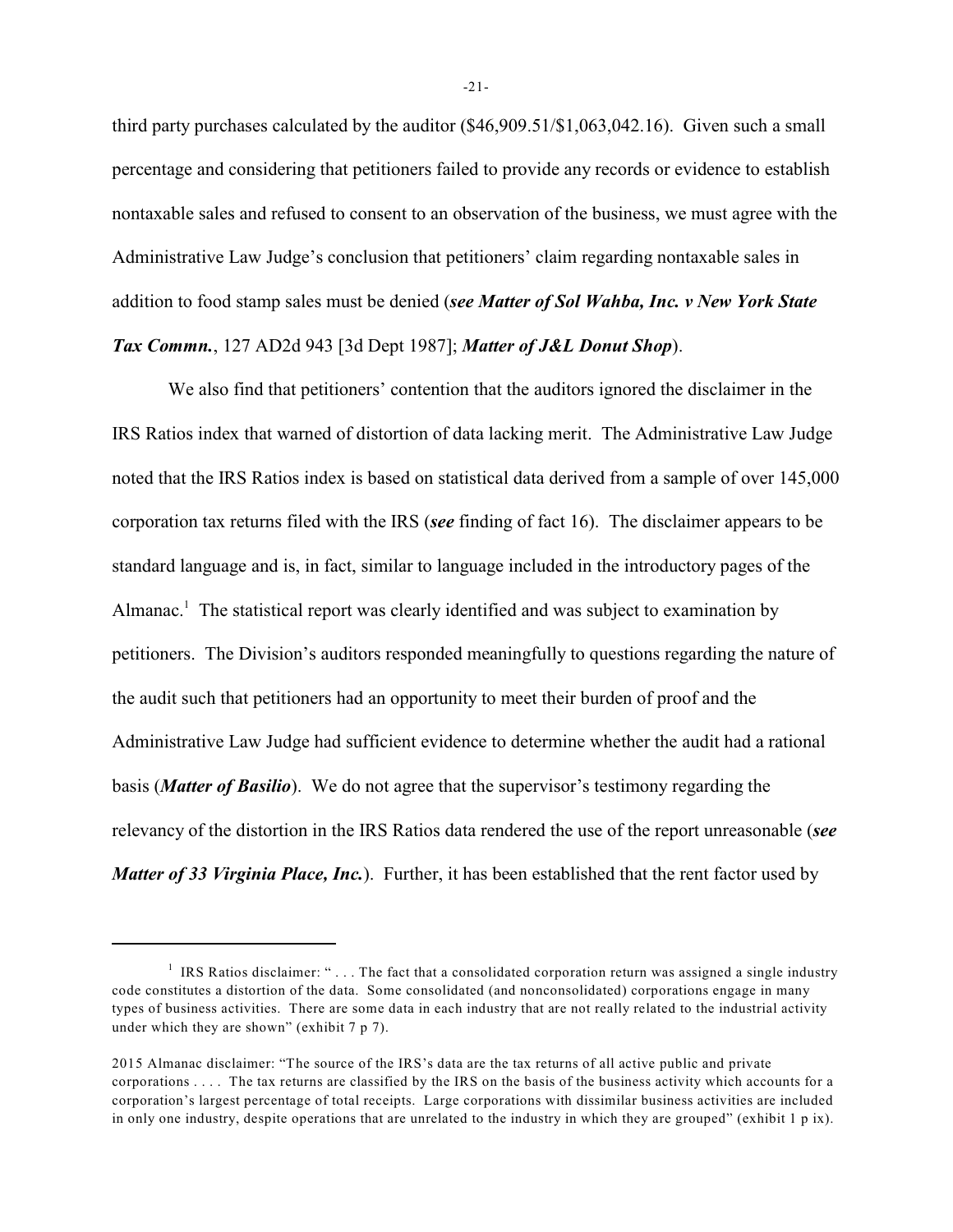the auditors (3.94%) was the most appropriate given the amount of information that was available to the auditors. The method selected by the Division was reasonably calculated to determine the amount of tax due and any imprecision in the results of the audit from using a standard index arises by reason of petitioners' own failure to keep and maintain records of all of its sales as required by the Tax Law and must be borne by petitioners (*see Matter of Markowitz*, 54 AD2d 1023 [3d Dept 1976]).

Petitioners' assertion that the application of a different index (i.e., the Almanac), or a different rent factor from the IRS Ratios index, would have resulted in a different amount of tax due does not necessarily mean that the Division was not acting rationally when it chose the rent factor used and that the audit methodology overall lacked a rational basis. Petitioners cannot invalidate the Division's audit by offering their own estimate of tax liability as a substitute for the Division's (*see Matter of Albanese Ready Mix*, Tax Appeals Tribunal, June 15, 1989).

Petitioners here have the burden of proving by clear and convincing evidence that the "methodology was not merely imprecise but unreasonably inaccurate and the tax assessed erroneous" (*Matter of Shukry v Tax Appeals Trib. of State of N.Y.*, 184 AD2d 874, 876 [3d Dept 1992]). We agree with the Administrative Law Judge that petitioners have not carried that burden (*see Matter of Meskouris Bros. v Chu*).

As to petitioners' challenge to the penalties imposed by the Division, Tax Law  $\S$  1145 (a) (1) (i) requires that a penalty shall be imposed upon any person failing to file a return or pay over any sales or use tax. Tax Law  $\S 1145$  (a) (1) (vi) similarly requires that any person who underreports greater than 25% of the total sales tax due shall be liable for a penalty. These penalties must be sustained unless petitioners demonstrate that the failure to pay or the underreporting of sales tax was due to reasonable cause and not due to willful neglect (Tax Law

-22-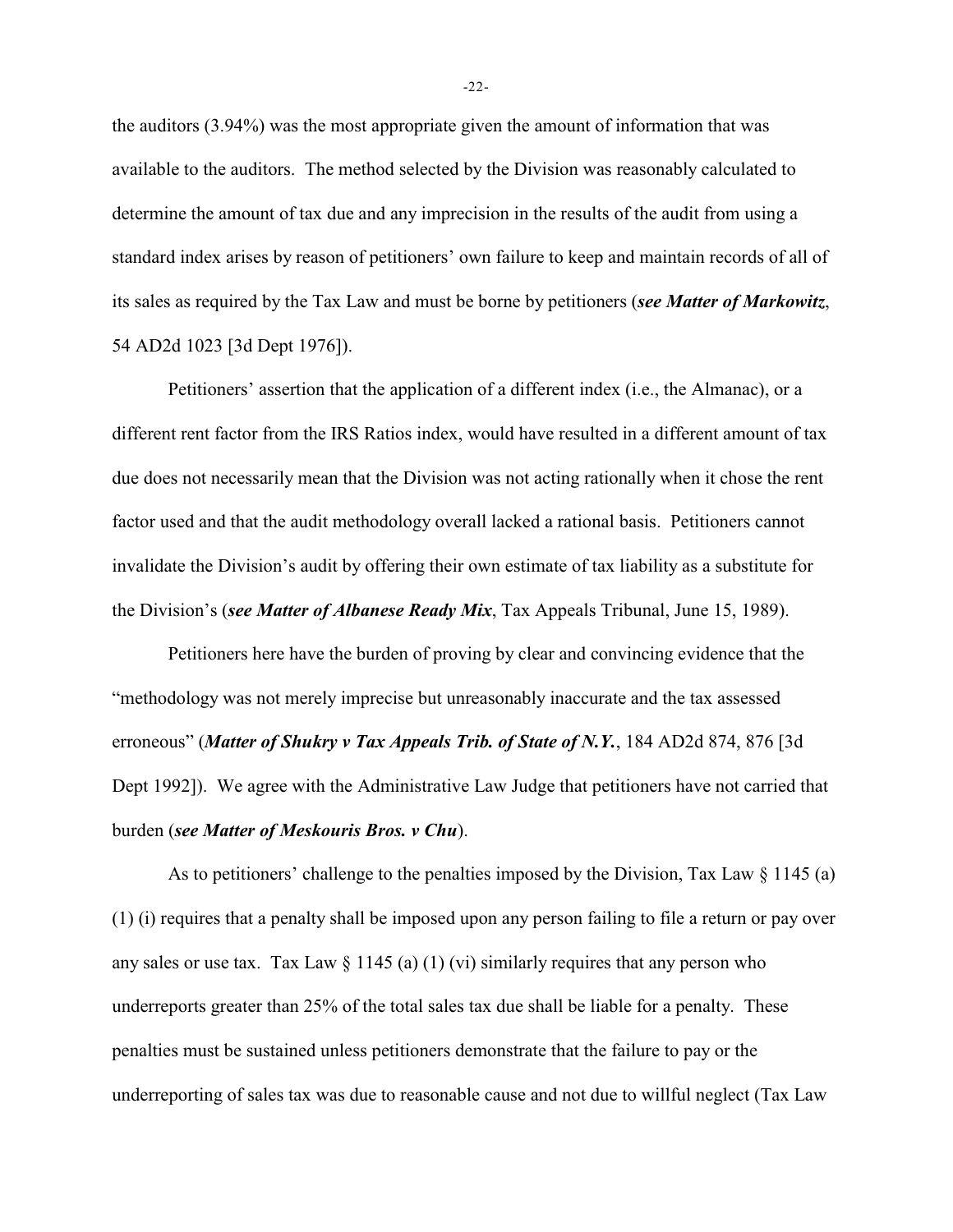§ 1145 (a) (1) (iii); 20 NYCRR 2392.1; *see Matter of MCI Telecom. Corp.*, Tax Appeals Tribunal, January 16, 1992, *confirmed Matter of MCI Telecom. Corp. v New York State Tax Appeals Trib.*, 193 AD2d 978 [3d Dept 1993]).

As mentioned above, taxpayers have an affirmative duty to retain such records as necessary for the Division to determine the amount of sales and use tax due (Tax Law § 1135 [a] [1]; 20 NYCRR 533.2). The Administrative Law Judge found that petitioners failed to make adequate books and records available for audit and substantially underreported and underpaid tax due. She found petitioners' contention that they began to maintain detailed sales records for periods subsequent to the audit period irrelevant and insufficient to establish reasonable cause for the abatement of penalties in this proceeding. The Division's regulations provide that "[i]n determining whether reasonable cause and good faith exist, the most important factor to be considered is the extent of taxpayer's efforts to ascertain the proper tax liability" (20 NYCRR 2392.1 [g] [2]). Petitioners' failure to create and maintain records as required by Tax Law § 1135 (a) (1) is indicative of wilful neglect and supports the imposition of penalties (*see Matter of Lima Florists*, Tax Appeals Tribunal, December 15, 1988). We agree with the Administrative Law Judge that petitioners have not established reasonable cause for abatement of penalties in this matter. The facts reveal that petitioners did not have a cash register that could itemize taxable and nontaxable sales and did not create any other method for keeping records that would accurately reflect the tax collected and due. We also agree with the Administrative Law Judge's determination that petitioners' recent efforts to document taxable sales and maintain records does not establish reasonable cause for their failure to keep reliable sales records for the period at issue. Thus, we conclude that the determination of the Administrative Law Judge to sustain the imposition of penalties arising under Tax Law § 1145 on petitioners was not in error.

-23-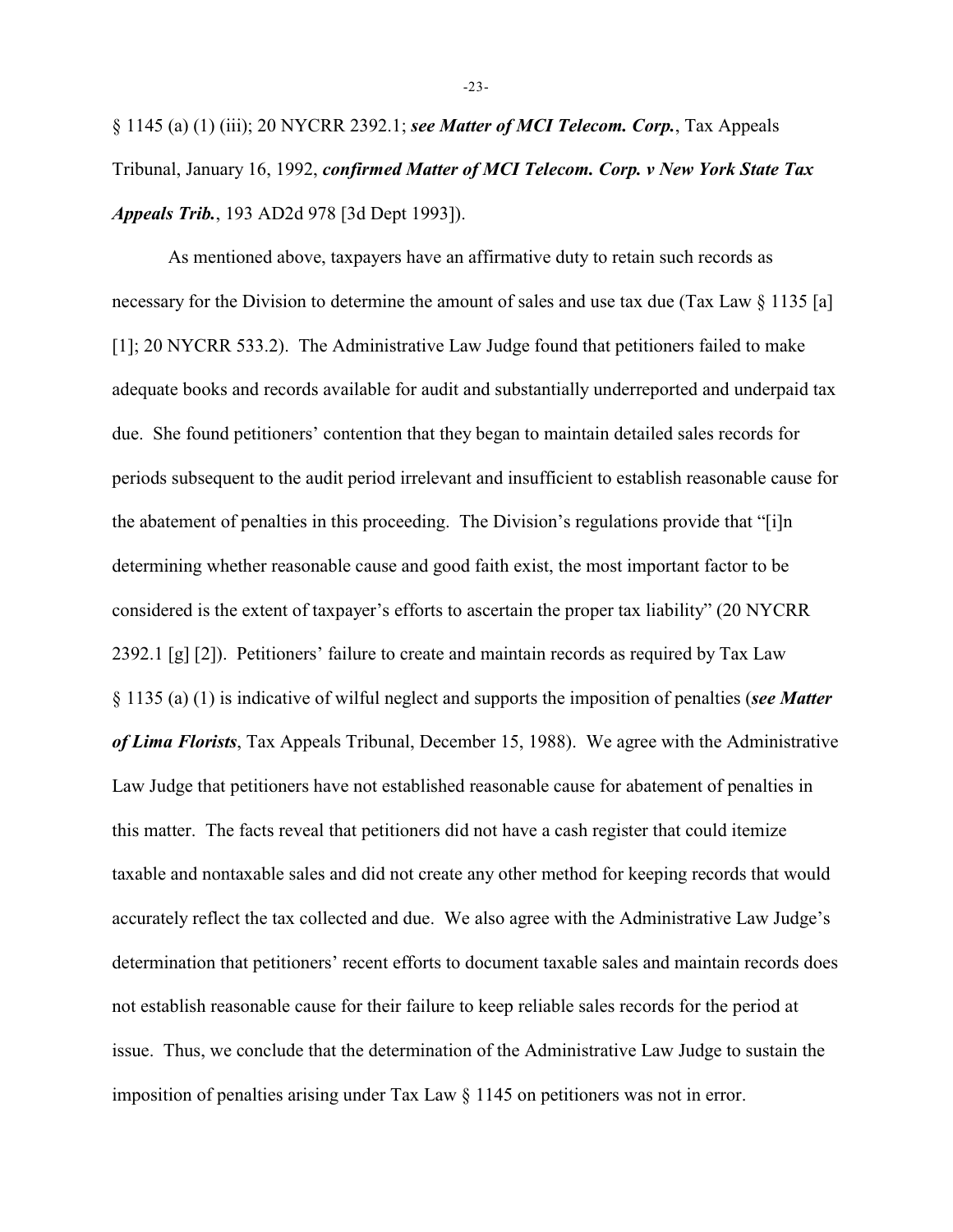Finally, we find no evidence to substantiate petitioners' claim of incompetence or overreaching on the part of the Division's auditors. While this was one of the principal auditor's first assignments, the record clearly establishes that she was closely supervised by more experienced auditors, a team leader and a program manager and that they were closely involved in the decision making for this audit.

Accordingly, it is ORDERED, ADJUDGED and DECREED that:

- 1. The exception of Silver Saddle Deli Grocery, Inc. and Amir Musaed is denied;
- 2. The determination of the Administrative Law Judge is affirmed;
- 3. The petitions of Silver Saddle Deli Grocery, Inc. and Amir Musaed are denied; and
- 4. The notices of determination dated December 5, 2014, December 8, 2014,

February 24, 2015 and February 25, 2015 are sustained.